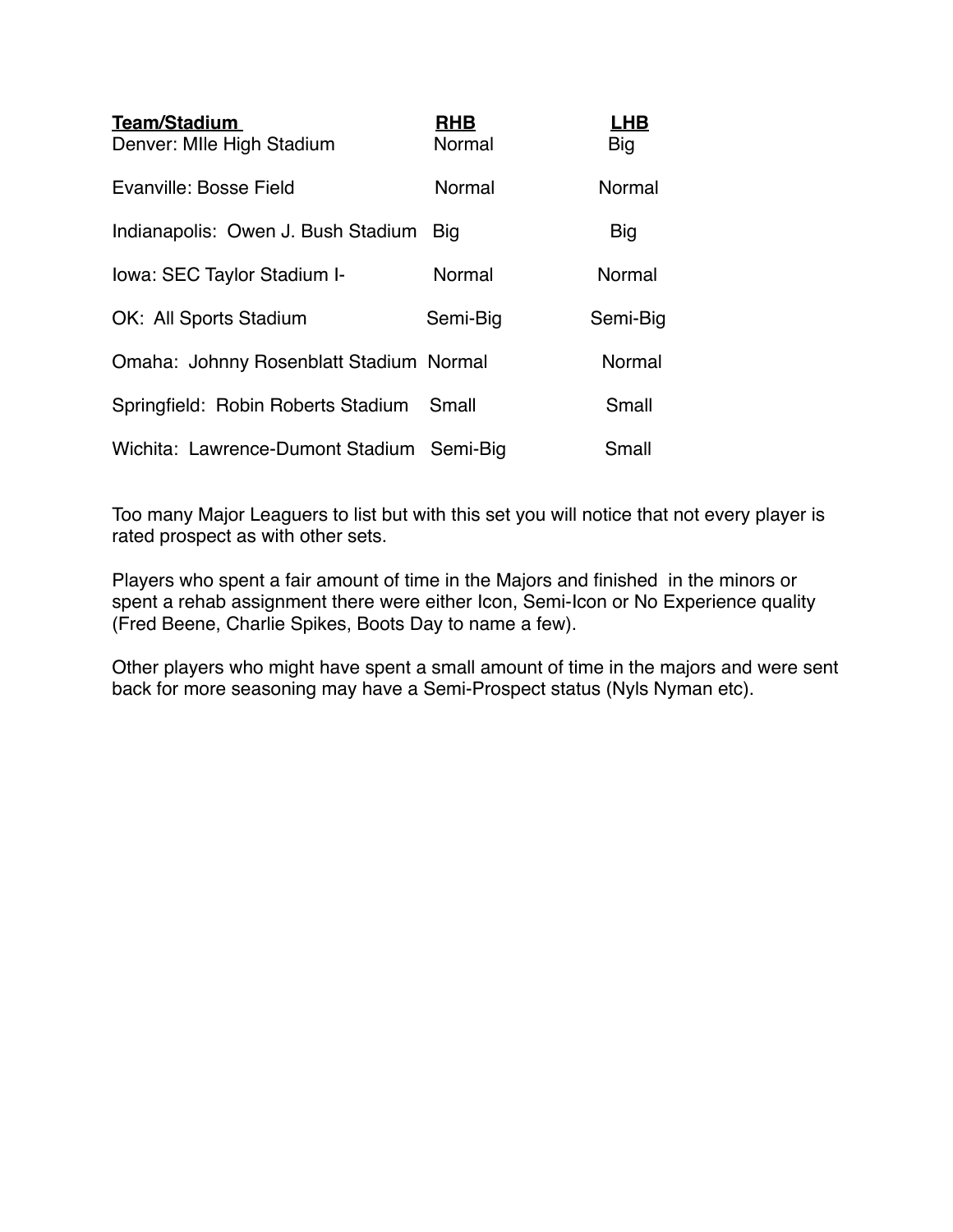| <b>Tony</b>                                                                                                 | Ossie                                                                                                     | Leonel                                                                                                      | Jim                                                                                         | Pat                                                                                      | <b>Jerry</b>                                                                                                   |
|-------------------------------------------------------------------------------------------------------------|-----------------------------------------------------------------------------------------------------------|-------------------------------------------------------------------------------------------------------------|---------------------------------------------------------------------------------------------|------------------------------------------------------------------------------------------|----------------------------------------------------------------------------------------------------------------|
| <b>Bernazard</b>                                                                                            | <b>Blanco</b>                                                                                             | <b>Carrion</b>                                                                                              | <b>Cox</b>                                                                                  | <b>Creech</b>                                                                            | <b>Fry</b>                                                                                                     |
| 2B • 1978 Denver                                                                                            | 1B/OF · 1978 Denver                                                                                       | OF/1B • 1978 Denver                                                                                         | CI/2B · 1978 Denver                                                                         | MI • 1978 Denver                                                                         | C/OF . 1978 Denver                                                                                             |
| ٠<br><b>Batting B</b>                                                                                       | $\bullet$<br><b>Batting R</b>                                                                             | ٠<br><b>Batting R</b>                                                                                       | ٠<br><b>Batting R</b>                                                                       | $\bullet$<br><b>Batting R</b>                                                            | ٠<br><b>Batting R</b>                                                                                          |
| <b>HERO</b><br><b>PATIENT</b><br><b>-WHIFFER</b>                                                            | <b>-UTILITY</b><br><b>-SCRAPPER</b><br><b>•PATIENT</b><br><b>WHIFFER</b>                                  | <b>·HERO</b><br><b>•PATIENT</b><br><b>-WHIFFER</b>                                                          | <b>HERO</b>                                                                                 | <b>SCRAPPER</b><br><b>WHIFFER</b>                                                        | <b>HERO</b><br><b>-PATIENT</b><br><b>WHIFFER</b>                                                               |
| Fielding<br>Running<br><b>IRON-</b><br><b>•ACTIVE</b><br>Experience<br><b>PROSPECT</b><br>@2013 PLAAY Games | Fielding<br>Running<br><b>STOIC</b><br>Experience<br><b>PROSPECT</b><br>@2013 PLAAY Games                 | Fielding<br>Running<br><b>IRON-</b><br><b>•ACTIVE</b><br>Experience<br><b>PROSPECT</b><br>@2013 PLAAY Games | Fielding<br>Running<br>Experience<br><b>PROSPECT</b><br>@2013 PLAAY Games                   | Fielding<br>Running<br><b>IRON</b><br>Experience<br><b>PROSPECT</b><br>@2013 PLAAY Games | Fielding<br>Running<br><b>STOIC</b><br>Experience<br><b>PROSPECT</b><br>@2013 PLAAY Games                      |
| <b>Mike</b><br><b>Hart</b><br>OF • 1978 Denver<br>٠                                                         | Pete<br><b>Mackanin</b><br>MI/3B · 1978 Denver                                                            | Frank<br><b>Ortenzio</b><br>1B • 1978 Denver<br>٠                                                           | <b>Bob</b><br><b>Pate</b><br>OF • 1978 Denver                                               | Craig<br><b>Perkins</b><br>DH · 1978 Denver<br>$\bullet$                                 | <b>Bobby</b><br><b>Ramos</b><br>$C \cdot 1978$ Denver                                                          |
| <b>Batting B</b><br><b>•CHAMPION</b><br><b>•HR KING</b><br><b>-PATIENT</b><br><b>WHIFFER</b>                | <b>Batting R</b><br><b>•HERO</b><br><b>·SLUGGER</b><br><b>·EAGER</b><br><b>-WHIFFER</b>                   | <b>Batting R</b><br><b>UTILITY</b><br><b>PATIENT</b><br><b>•WHIFFER</b>                                     | <b>Batting R</b><br><b>HERO</b><br><b>•SLUGGER</b>                                          | <b>Batting R</b><br><b>•HERO</b><br><b>HR KING</b><br><b>-PATIENT</b><br><b>-WHIFFER</b> | <b>Batting R</b><br><b>•SAD SACK</b><br><b>·UTILITY</b><br><b>SCRAPPER</b><br><b>PATIENT</b><br><b>WHIFFER</b> |
| Fielding<br>Running<br><b>IRON</b> •                                                                        | Fielding<br>Running<br><b>IRON</b>                                                                        | Fielding<br>Running<br><b>IRON-</b><br><b>STOIC</b>                                                         | Fielding<br>Running                                                                         | Fielding<br>Running<br><b>STOIC</b>                                                      | Fielding<br>Running<br><b>IRON</b>                                                                             |
| Experience<br><b>PROSPECT</b><br>@2013 PLAAY Games                                                          | Experience<br><b>PROSPECT</b><br>@2013 PLAAY Games                                                        | Experience<br><b>PROSPECT</b><br>@2013 PLAAY Games                                                          | Experience<br><b>PROSPECT</b><br>@2013 PLAAY Games                                          | Experience<br><b>PROSPECT</b><br>@2013 PLAAY Games                                       | Experience<br><b>PROSPECT</b><br>@2013 PLAAY Games                                                             |
| <b>Bob</b><br><b>Reece</b><br>$C \cdot 1978$ Denver                                                         | <b>Rick</b><br><b>Renick</b><br>1B • 1978 Denver                                                          | Pat<br><b>Scanlon</b><br>1B • 1978 Denver                                                                   | Jerry<br><b>White</b><br>OF • 1978 Denver                                                   |                                                                                          |                                                                                                                |
| <b>Batting R</b><br><b>HERO</b><br><b>-SCRAPPER</b><br>∙EAGER                                               | <b>Batting R</b><br><b>-UTILITY</b><br><b>HR KING</b><br><b>PATIENT</b><br><b>WHIFFER</b>                 | Batting L<br><b>•CHAMPION</b><br><b>•SLUGGER</b><br><b>PATIENT</b><br><b>-WHIFFER</b>                       | <b>Batting B</b><br><b>HERO</b><br><b>•HR KING</b><br><b>•PATIENT</b><br><b>•WHIFFER</b>    |                                                                                          |                                                                                                                |
| Fielding<br>Running<br><b>STOIC</b><br>Experience<br><b>PROSPECT</b><br>@2013 PLAAY Games                   | Fielding<br>Running<br><b>IRON-</b><br><b>STOIC</b><br>Experience<br><b>PROSPECT</b><br>@2013 PLAAY Games | Fielding<br>Running<br>Experience<br><b>PROSPECT</b><br>@2013 PLAAY Games                                   | Fielding<br>Running<br><b>•ACTIVE</b><br>Experience<br><b>PROSPECT</b><br>@2013 PLAAY Games |                                                                                          |                                                                                                                |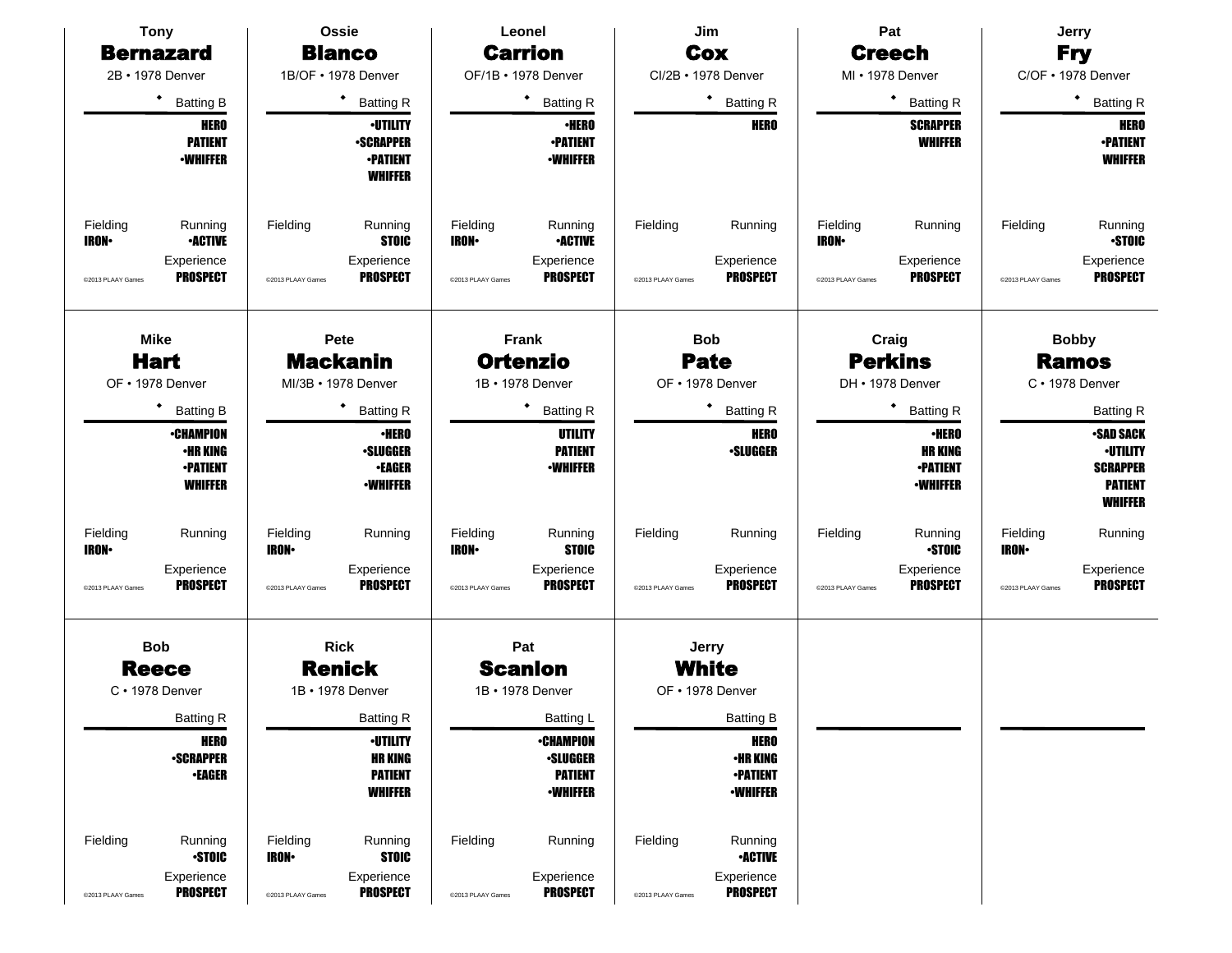|                                    |                                                                          |                                               | <b>Bryn</b>                                                                            |                                                    | Norm                                                                                   |                                                   | Don                                                                                    |                                    | Jeffrey                                                                         |                                                   | <b>Dave</b>                                                                     |
|------------------------------------|--------------------------------------------------------------------------|-----------------------------------------------|----------------------------------------------------------------------------------------|----------------------------------------------------|----------------------------------------------------------------------------------------|---------------------------------------------------|----------------------------------------------------------------------------------------|------------------------------------|---------------------------------------------------------------------------------|---------------------------------------------------|---------------------------------------------------------------------------------|
|                                    |                                                                          | <b>Smith</b>                                  |                                                                                        |                                                    | <b>Angelini</b>                                                                        |                                                   | <b>DeMola</b>                                                                          |                                    | <b>Gingrich</b>                                                                 |                                                   | <b>Gronlund</b>                                                                 |
|                                    |                                                                          | SP · 1978 Denver                              |                                                                                        |                                                    | RP · 1978 Denver                                                                       |                                                   | RP/SP · 1978 Denver                                                                    |                                    | RP/SP • 1978 Denver                                                             |                                                   | SP/RP • 1978 Denver                                                             |
|                                    |                                                                          | Pitching R <sup>+</sup> Batting R             |                                                                                        |                                                    | Pitching L * Batting L                                                                 |                                                   | Pitching R <sup>+</sup> Batting R                                                      |                                    | Pitching R <sup>+</sup> Batting R                                               |                                                   | Pitching R <sup>+</sup> Batting R                                               |
|                                    |                                                                          | <b>STRUGGLER</b><br><b>WORKMAN</b><br>CONTROL | <b>SAD SACK</b><br>UTILITY<br><b>SCRAPPER</b><br><b>EAGER</b><br><b>WHIFFER</b>        | <b>WORKMAN</b><br><b>FLASH</b> •<br><b>CONTROL</b> | <b>SAD SACK</b><br><b>UTILITY</b><br><b>SCRAPPER</b><br><b>EAGER</b><br><b>WHIFFER</b> | <b>STRUGGLER</b><br><b>WORKMAN</b><br><b>WILD</b> | <b>SAD SACK</b><br><b>UTILITY</b><br><b>SCRAPPER</b><br><b>EAGER</b><br><b>WHIFFER</b> | <b>STRUGGLER</b><br><b>CONTROL</b> | <b>SAD SACK</b><br>UTILITY<br><b>SCRAPPER</b><br><b>EAGER</b><br><b>WHIFFER</b> | <b>STRUGGLER</b><br><b>FLASH</b> •<br><b>WILD</b> | <b>SAD SACK</b><br><b>UTILITY</b><br><b>SCRAPPER</b><br>EAGER<br><b>WHIFFER</b> |
|                                    |                                                                          | Fielding                                      | Running<br><b>STOIC</b>                                                                | Fielding                                           | Running<br><b>STOIC</b>                                                                | Fielding                                          | Running<br><b>STOIC</b>                                                                | Fielding                           | Running<br><b>STOIC</b>                                                         | Fielding                                          | Running<br><b>STOIC</b>                                                         |
|                                    |                                                                          | @2013 PLAAY Games                             | Experience<br><b>PROSPECT</b>                                                          | @2013 PLAAY Games                                  | Experience<br><b>PROSPECT</b>                                                          | @2013 PLAAY Games                                 | Experience<br><b>PROSPECT</b>                                                          | @2013 PLAAY Games                  | Experience<br><b>PROSPECT</b>                                                   | @2013 PLAAY Games                                 | Experience<br><b>PROSPECT</b>                                                   |
|                                    | Timothy<br><b>Jones</b>                                                  | Joe<br><b>Keener</b>                          |                                                                                        |                                                    | Randy<br><b>Miller</b>                                                                 |                                                   | Gerry<br><b>Pirtle</b>                                                                 |                                    | <b>Steve</b><br><b>Ratzer</b>                                                   |                                                   | <b>Scott</b><br><b>Sanderson</b>                                                |
|                                    | SP • 1978 Denver                                                         | SP · 1978 Denver                              |                                                                                        | RP · 1978 Denver                                   |                                                                                        | RP · 1978 Denver                                  |                                                                                        |                                    | RP/SP • 1978 Denver                                                             |                                                   | SP • 1978 Denver                                                                |
|                                    | Pitching R <sup>+</sup> Batting R                                        | Pitching R <sup>+</sup> Batting R             |                                                                                        |                                                    | Pitching R <sup>+</sup> Batting R                                                      |                                                   | Pitching R <sup>+</sup> Batting R                                                      |                                    | Pitching R <sup>+</sup> Batting R                                               |                                                   | Pitching R <sup>+</sup> Batting R                                               |
| <b>STRUGGLER</b><br><b>CONTROL</b> | <b>SAD SACK</b><br><b>UTILITY</b><br><b>SCRAPPER</b><br>EAGER<br>WHIFFER | <b>WORKMAN-</b>                               | <b>SAD SACK</b><br><b>UTILITY</b><br><b>SCRAPPER</b><br><b>EAGER</b><br><b>WHIFFER</b> | FLASH                                              | <b>SAD SACK</b><br><b>UTILITY</b><br><b>SCRAPPER</b><br><b>EAGER</b><br><b>WHIFFER</b> | <b>STAR</b><br><b>FLASH</b><br><b>CONTROL</b>     | <b>SAD SACK</b><br><b>UTILITY</b><br><b>SCRAPPER</b><br><b>EAGER</b><br><b>WHIFFER</b> | <b>WORKMAN</b><br><b>CONTROL</b>   | <b>SAD SACK</b><br>UTILITY<br><b>SCRAPPER</b><br>EAGER<br><b>WHIFFER</b>        | <b>STRUGGLER</b><br><b>FLASH</b> •<br><b>WILD</b> | <b>SAD SACK</b><br>UTILITY<br><b>SCRAPPER</b><br>EAGER<br><b>WHIFFER</b>        |
| Fielding                           | Running<br><b>STOIC</b>                                                  | Fielding                                      | Running<br><b>STOIC</b>                                                                | Fielding                                           | Running<br><b>STOIC</b>                                                                | Fielding                                          | Running<br><b>STOIC</b>                                                                | Fielding                           | Running<br><b>STOIC</b>                                                         | Fielding                                          | Running<br><b>STOIC</b>                                                         |
| @2013 PLAAY Games                  | Experience<br><b>PROSPECT</b>                                            | @2013 PLAAY Games                             | Experience<br><b>PROSPECT</b>                                                          | @2013 PLAAY Games                                  | Experience<br><b>PROSPECT</b>                                                          | @2013 PLAAY Games                                 | Experience<br><b>PROSPECT</b>                                                          | @2013 PLAAY Games                  | Experience<br><b>PROSPECT</b>                                                   | @2013 PLAAY Games                                 | Experience<br><b>PROSPECT</b>                                                   |
|                                    |                                                                          |                                               |                                                                                        |                                                    |                                                                                        |                                                   |                                                                                        |                                    |                                                                                 |                                                   |                                                                                 |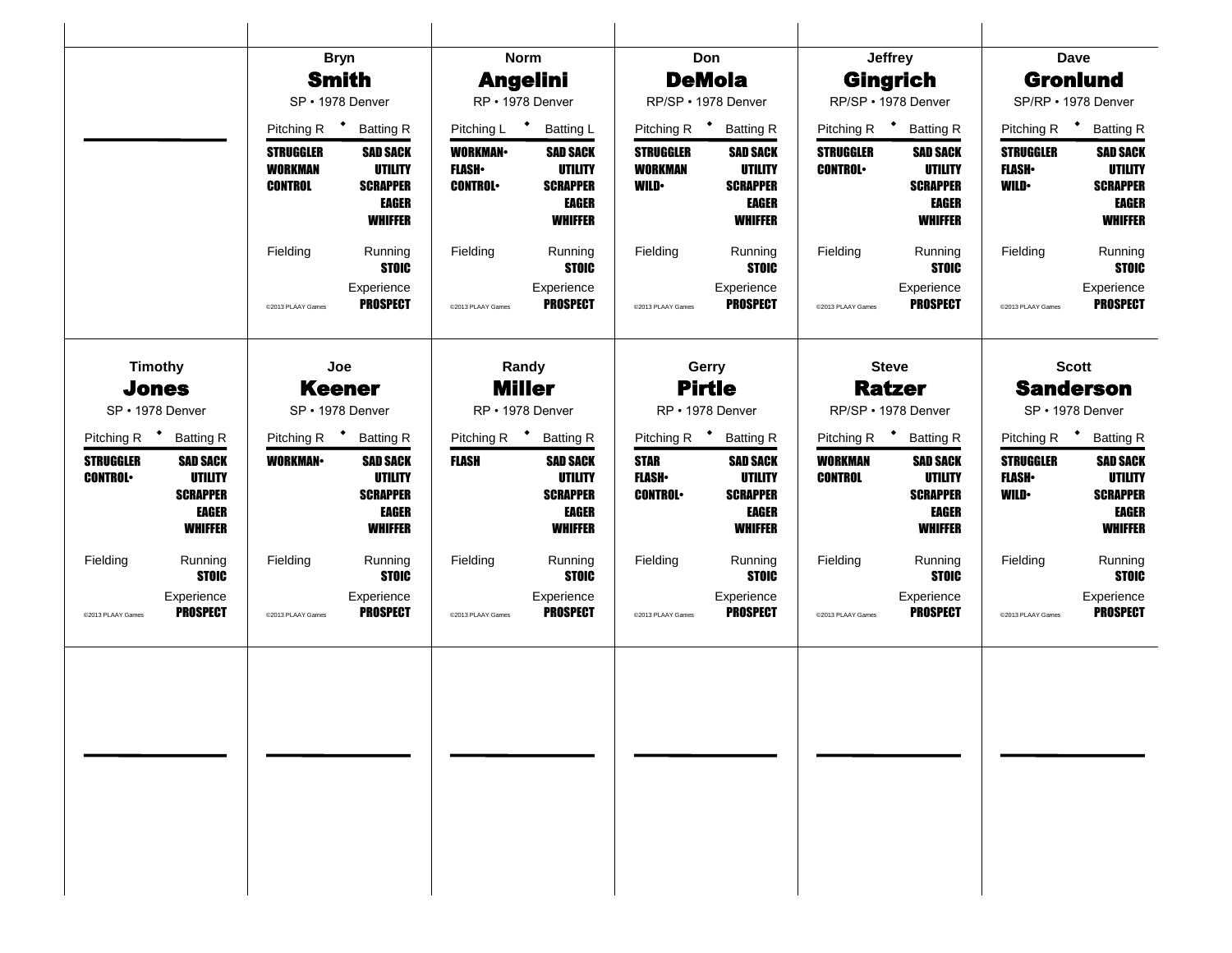| <b>Bob</b>                                                                                                                                                                                                                                                    | Tom                                                                                                                                                                                                  | <b>Mark</b>                                                                               | John                                                                                      | Dan                                                                                         | AI                                                                                        |
|---------------------------------------------------------------------------------------------------------------------------------------------------------------------------------------------------------------------------------------------------------------|------------------------------------------------------------------------------------------------------------------------------------------------------------------------------------------------------|-------------------------------------------------------------------------------------------|-------------------------------------------------------------------------------------------|---------------------------------------------------------------------------------------------|-------------------------------------------------------------------------------------------|
| <b>Adams</b>                                                                                                                                                                                                                                                  | <b>Brookens</b>                                                                                                                                                                                      | <b>DeJohn</b>                                                                             | <b>Doherty</b>                                                                            | <b>Gonzales</b>                                                                             | <b>Greene</b>                                                                             |
| MI/C · 1978 Evansville                                                                                                                                                                                                                                        | 2B/3B · 1978 Evansville                                                                                                                                                                              | 2B · 1978 Evansville                                                                      | 1B · 1978 Evansville                                                                      | DH · 1978 Evansville                                                                        | OF • 1978 Evansville                                                                      |
| ٠<br><b>Batting R</b>                                                                                                                                                                                                                                         | $\bullet$<br><b>Batting R</b>                                                                                                                                                                        | ٠<br><b>Batting B</b>                                                                     | ٠<br><b>Batting L</b>                                                                     | ٠<br><b>Batting L</b>                                                                       | $\bullet$<br><b>Batting L</b>                                                             |
| <b>UTILITY</b><br><b>•SCRAPPER</b><br><b>-WHIFFER</b>                                                                                                                                                                                                         | <b>HERO</b><br><b>-WHIFFER</b>                                                                                                                                                                       | <b>·UTILITY</b><br><b>SCRAPPER</b><br><b>-WHIFFER</b>                                     | <b>-UTILITY</b><br><b>•EAGER</b>                                                          | <b>•CHAMPION</b><br><b>•PATIENT</b>                                                         | <b>HERO</b><br><b>HR KING</b><br><b>-PATIENT</b><br><b>-WHIFFER</b>                       |
| Fielding<br>Running<br><b>STOIC</b><br><b>IRON</b><br>Experience<br><b>PROSPECT</b><br>@2013 PLAAY Games                                                                                                                                                      | Fielding<br>Running<br><b>•ACTIVE</b><br>Experience<br><b>PROSPECT</b><br>@2013 PLAAY Games                                                                                                          | Fielding<br>Running<br><b>STOIC</b><br>Experience<br><b>PROSPECT</b><br>@2013 PLAAY Games | Fielding<br>Running<br>Experience<br><b>PROSPECT</b><br>@2013 PLAAY Games                 | Fielding<br>Running<br>Experience<br><b>PROSPECT</b><br>@2013 PLAAY Games                   | Fielding<br>Running<br><b>STOIC</b><br>Experience<br><b>PROSPECT</b><br>@2013 PLAAY Games |
| Glen<br><b>Gulliver</b><br>3B/SS · 1978 Evansville<br>٠<br>Batting L                                                                                                                                                                                          | <b>Bruce</b><br><b>Kimm</b><br>C · 1978 Evansville<br><b>Batting R</b>                                                                                                                               | Jerry<br><b>Manuel</b><br>MI • 1978 Evansville<br>٠<br><b>Batting B</b>                   | <b>Steve</b><br><b>Patchin</b><br>1B/C · 1978 Evansville<br><b>Batting R</b>              | <b>Rick</b><br><b>Peters</b><br>OF • 1978 Evansville<br>٠<br><b>Batting B</b>               | <b>Chuck</b><br><b>Scrivener</b><br>MI • 1978 Evansville<br>٠<br><b>Batting R</b>         |
| <b>•HERO</b><br><b>•HR KING</b><br><b>•PATIENT</b>                                                                                                                                                                                                            | <b>-WHIFFER</b>                                                                                                                                                                                      | <b>·HERO</b><br><b>-WHIFFER</b>                                                           | <b>•CHAMPION</b><br><b>·SLUGGER</b><br><b>•PATIENT</b><br><b>•WHIFFER</b>                 | <b>•HERO</b><br><b>-SCRAPPER</b><br><b>PATIENT</b>                                          | <b>•HERO</b><br><b>WHIFFER</b>                                                            |
| Fielding<br>Running<br>Experience<br><b>PROSPECT</b><br>@2013 PLAAY Games                                                                                                                                                                                     | Fielding<br>Running<br>Experience<br><b>PROSPECT</b><br>@2013 PLAAY Games                                                                                                                            | Fielding<br>Running<br><b>IRON-</b><br>Experience<br><b>PROSPECT</b><br>@2013 PLAAY Games | Fielding<br>Running<br><b>STOIC</b><br>Experience<br><b>PROSPECT</b><br>@2013 PLAAY Games | Fielding<br>Running<br><b>-ACTIVE</b><br>Experience<br><b>PROSPECT</b><br>@2013 PLAAY Games | Fielding<br>Running<br><b>IRON</b><br>Experience<br><b>PROSPECT</b><br>@2013 PLAAY Games  |
| <b>Charlie</b><br><b>Spikes</b><br>OF • 1978 Evansville<br><b>Batting R</b><br><b>HERO</b><br><b>-SLUGGER</b><br><b>PATIENT</b><br><b>-WHIFFER</b><br>Fielding<br>Running<br><b>IRON•</b><br><b>•ACTIVE</b><br>Experience<br><b>ICON</b><br>@2013 PLAAY Games | Dave<br><b>Stegman</b><br>OF • 1978 Evansville<br><b>Batting R</b><br><b>·HERO</b><br><b>PATIENT</b><br><b>-WHIFFER</b><br>Fielding<br>Running<br>Experience<br><b>PROSPECT</b><br>@2013 PLAAY Games |                                                                                           |                                                                                           |                                                                                             |                                                                                           |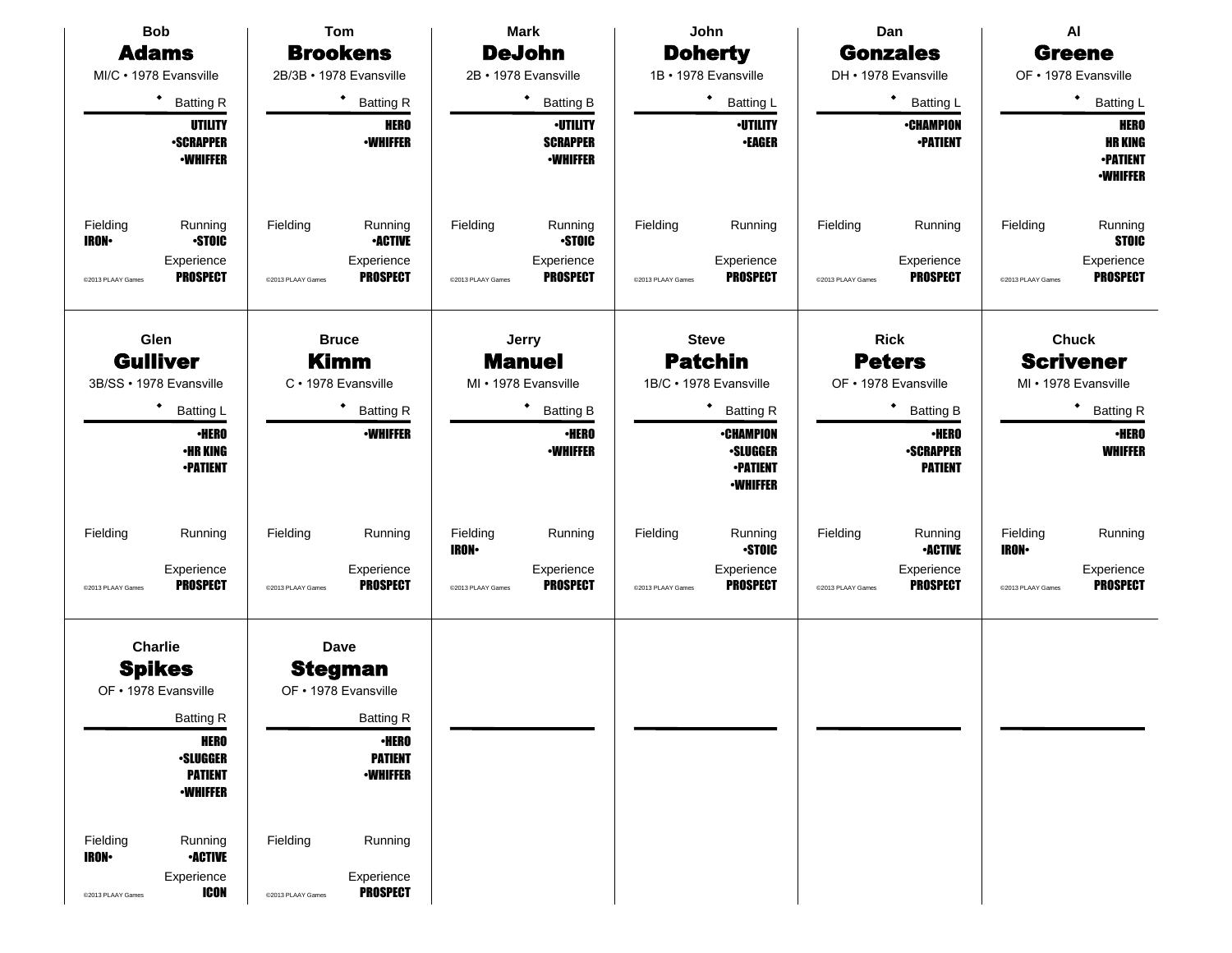|                                  | Pat                                                                               |                                               | <b>Kip</b>                                                                      |                                | <b>Boots</b>                                                                           |                                                | Fernando                                                                               |                                               | <b>Steve</b>                                                                           |                                       | <b>Sheldon</b>                                                                  |
|----------------------------------|-----------------------------------------------------------------------------------|-----------------------------------------------|---------------------------------------------------------------------------------|--------------------------------|----------------------------------------------------------------------------------------|------------------------------------------------|----------------------------------------------------------------------------------------|-----------------------------------------------|----------------------------------------------------------------------------------------|---------------------------------------|---------------------------------------------------------------------------------|
|                                  | <b>Underwood</b>                                                                  |                                               | <b>Young</b>                                                                    |                                | <b>Day</b>                                                                             |                                                | <b>Arroyo</b>                                                                          |                                               | <b>Baker</b>                                                                           |                                       | <b>Burnside</b>                                                                 |
|                                  | SP · 1978 Evansville                                                              |                                               | SP · 1978 Evansville                                                            |                                | OF/RP • 1978 Evansville                                                                |                                                | SP · 1978 Evansville                                                                   |                                               | SP · 1978 Evansville                                                                   |                                       | RP/SP · 1978 Evansville                                                         |
|                                  | Pitching L <sup>+</sup> Batting L                                                 |                                               | Pitching R <sup>+</sup> Batting R                                               |                                | Pitching L * Batting L                                                                 |                                                | Pitching R <sup>+</sup> Batting R                                                      |                                               | Pitching R <sup>+</sup> Batting R                                                      | Pitching L <sup>+</sup>               | <b>Batting L</b>                                                                |
| <b>FLASH</b> •<br><b>CONTROL</b> | <b>SAD SACK</b><br>UTILITY<br><b>SCRAPPER</b><br><b>PATIENT</b><br><b>WHIFFER</b> | <b>STAR</b><br><b>FLASH</b><br><b>CONTROL</b> | <b>SAD SACK</b><br><b>UTILITY</b><br><b>SCRAPPER</b><br>EAGER<br><b>WHIFFER</b> | <b>STAR</b><br><b>FLASH</b>    | UTILITY<br><b>-SCRAPPER</b><br><b>-PATIENT</b><br><b>-WHIFFER</b>                      | <b>CONTROL</b>                                 | <b>SAD SACK</b><br><b>UTILITY</b><br><b>SCRAPPER</b><br><b>EAGER</b><br><b>WHIFFER</b> | <b>STAR</b><br><b>FLASH</b><br><b>CONTROL</b> | <b>SAD SACK</b><br><b>UTILITY</b><br><b>SCRAPPER</b><br><b>EAGER</b><br><b>WHIFFER</b> | <b>STAR</b> •<br><b>FLASH</b><br>WILD | <b>SAD SACK</b><br><b>UTILITY</b><br><b>SCRAPPER</b><br>EAGER<br><b>WHIFFER</b> |
| Fielding                         | Running<br><b>STOIC</b>                                                           | Fielding                                      | Running<br><b>STOIC</b>                                                         | Fielding                       | Running<br><b>STOIC</b>                                                                | Fielding                                       | Running<br><b>STOIC</b>                                                                | Fielding                                      | Running<br><b>STOIC</b>                                                                | Fielding                              | Running<br><b>STOIC</b>                                                         |
| @2013 PLAAY Games                | Experience<br><b>PROSPECT</b>                                                     | @2013 PLAAY Games                             | Experience<br><b>PROSPECT</b>                                                   | @2013 PLAAY Games              | Experience<br>ICON                                                                     | @2013 PLAAY Games                              | Experience<br><b>PROSPECT</b>                                                          | @2013 PLAAY Games                             | Experience<br><b>PROSPECT</b>                                                          | @2013 PLAAY Games                     | Experience<br><b>PROSPECT</b>                                                   |
|                                  | Ed                                                                                |                                               | Garry                                                                           |                                | John                                                                                   |                                                | Dan                                                                                    |                                               | <b>Bruce</b>                                                                           |                                       | <b>Dave</b>                                                                     |
|                                  | <b>Grafton</b><br><b>Glynn</b><br>RP · 1978 Evansville<br>RP · 1978 Evansville    |                                               | <b>Murphy</b><br>SP · 1978 Evansville                                           |                                | <b>Petry</b><br>SP · 1978 Evansville                                                   |                                                | <b>Taylor</b><br>RP · 1978 Evansville                                                  |                                               |                                                                                        | <b>Tobik</b><br>RP · 1978 Evansville  |                                                                                 |
|                                  | Pitching L * Batting L                                                            |                                               | Pitching R <sup>+</sup> Batting R                                               | Pitching L * Batting L         |                                                                                        |                                                | Pitching R <sup>+</sup> Batting R                                                      | Pitching R <sup>+</sup> Batting R             |                                                                                        |                                       | Pitching R <sup>+</sup> Batting R                                               |
| <b>FLASH</b>                     | <b>SAD SACK</b><br>UTILITY<br><b>SCRAPPER</b><br>EAGER<br><b>WHIFFER</b>          | <b>STAR</b><br><b>FLASH</b><br><b>CONTROL</b> | <b>SAD SACK</b><br><b>UTILITY</b><br><b>SCRAPPER</b><br>EAGER<br><b>WHIFFER</b> | <b>WORKMAN</b><br><b>FLASH</b> | <b>SAD SACK</b><br><b>UTILITY</b><br><b>SCRAPPER</b><br><b>EAGER</b><br><b>WHIFFER</b> | <b>WORKMAN-</b><br><b>FLASH</b><br><b>WILD</b> | <b>SAD SACK</b><br><b>UTILITY</b><br><b>SCRAPPER</b><br><b>EAGER</b><br><b>WHIFFER</b> | <b>STAR</b><br><b>FLASH</b><br><b>CONTROL</b> | <b>SAD SACK</b><br><b>UTILITY</b><br><b>SCRAPPER</b><br>EAGER<br><b>WHIFFER</b>        | <b>FLASH</b> •<br><b>CONTROL</b>      | <b>SAD SACK</b><br><b>UTILITY</b><br><b>SCRAPPER</b><br>EAGER<br><b>WHIFFER</b> |
| Fielding                         | Running<br><b>STOIC</b>                                                           | Fielding                                      | Running<br><b>STOIC</b>                                                         | Fielding                       | Running<br><b>STOIC</b>                                                                | Fielding                                       | Running<br><b>STOIC</b>                                                                | Fielding                                      | Running<br><b>STOIC</b>                                                                | Fielding                              | Running<br><b>STOIC</b>                                                         |
| @2013 PLAAY Games                | Experience<br><b>PROSPECT</b>                                                     | @2013 PLAAY Games                             | Experience<br><b>PROSPECT</b>                                                   | @2013 PLAAY Games              | Experience<br><b>PROSPECT</b>                                                          | @2013 PLAAY Games                              | Experience<br><b>PROSPECT</b>                                                          | @2013 PLAAY Games                             | Experience<br><b>PROSPECT</b>                                                          | @2013 PLAAY Games                     | Experience<br><b>PROSPECT</b>                                                   |
|                                  |                                                                                   |                                               |                                                                                 |                                |                                                                                        |                                                |                                                                                        |                                               |                                                                                        |                                       |                                                                                 |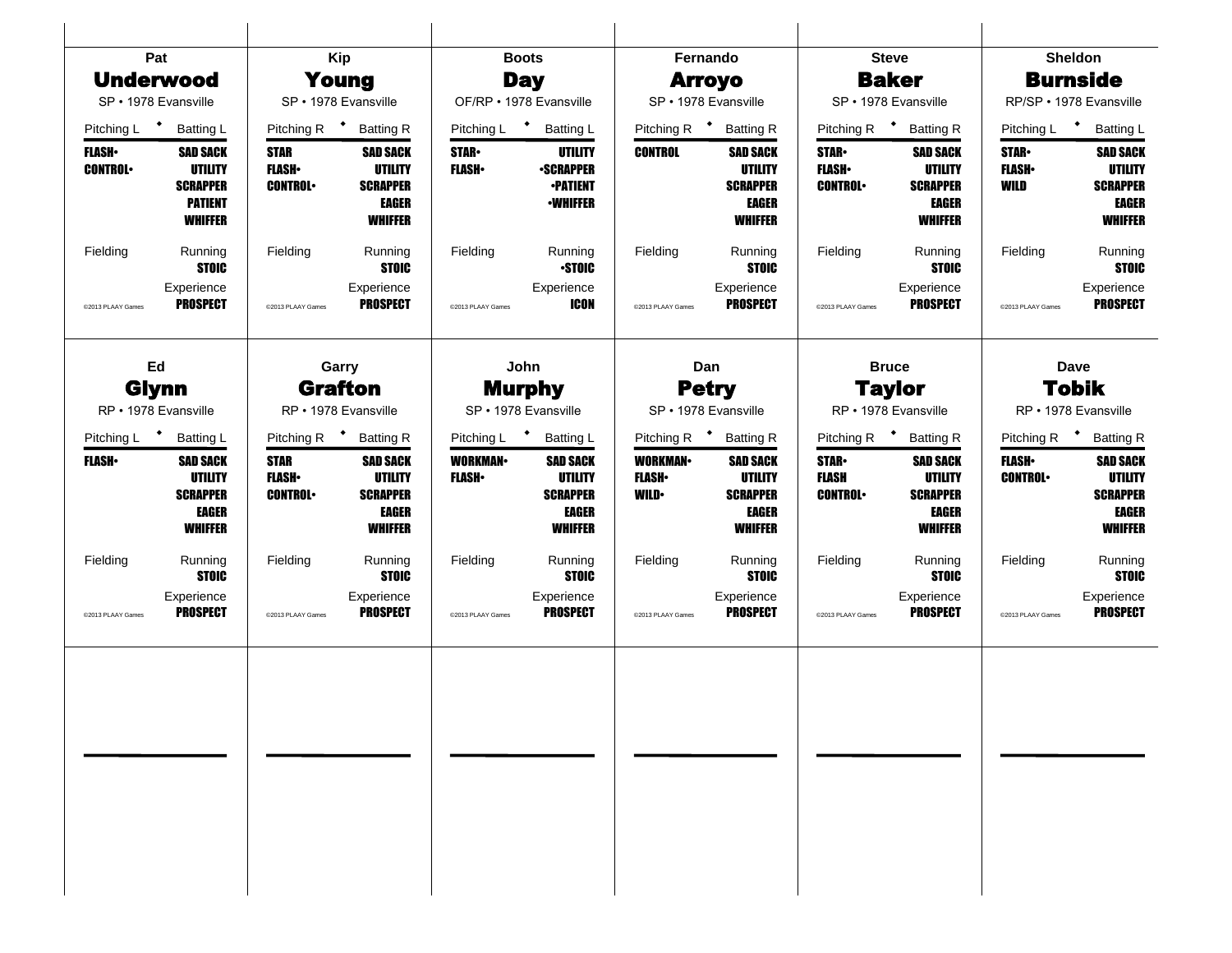|                                                    | <b>Vic</b><br>Ed<br>Randy<br><b>Armbrister</b><br><b>Correll</b><br><b>Davidson</b> |                                              |                                                                              |                                               | <b>Arturo</b><br><b>DeFreites</b>                                                        |                                              | <b>Mike</b><br><b>Grace</b>                                                                |                                                | Lynn                                                      |                                              |                                                                                              |
|----------------------------------------------------|-------------------------------------------------------------------------------------|----------------------------------------------|------------------------------------------------------------------------------|-----------------------------------------------|------------------------------------------------------------------------------------------|----------------------------------------------|--------------------------------------------------------------------------------------------|------------------------------------------------|-----------------------------------------------------------|----------------------------------------------|----------------------------------------------------------------------------------------------|
| OF • 1978 Indianapolis                             |                                                                                     |                                              | C · 1978 Indianapolis                                                        |                                               | MI/3B · 1978 Indianapolis                                                                |                                              | 1B/OF · 1978 Indianapolis                                                                  |                                                | MI/3B · 1978 Indianapolis                                 |                                              | <b>Jones</b><br>OF • 1978 Indianapolis                                                       |
| ٠                                                  | <b>Batting R</b>                                                                    |                                              | ٠<br><b>Batting R</b>                                                        |                                               | ٠<br><b>Batting R</b>                                                                    |                                              | ٠<br><b>Batting R</b>                                                                      |                                                | ٠<br><b>Batting R</b>                                     |                                              | $\bullet$<br><b>Batting R</b>                                                                |
|                                                    | <b>•HERO</b><br><b>-PATIENT</b><br><b>WHIFFER</b>                                   |                                              | <b>•HR KING</b><br><b>•EAGER</b><br><b>-WHIFFER</b>                          |                                               | <b>HERO</b><br><b>-SCRAPPER</b><br><b>•GOOD EYE</b>                                      |                                              | <b>·HERO</b><br><b>•CHAMPION</b><br><b>•HR KING</b><br><b>-EAGER</b><br><b>WHIFFER</b>     |                                                | <b>·UTILITY</b><br><b>WHIFFER</b>                         |                                              | <b>-UTILITY</b><br><b>•EAGER</b>                                                             |
| Fielding<br><b>IRON</b><br>@2013 PLAAY Games       | Running<br><b>•ACTIVE</b><br>Experience<br>$\cdot$ ICON                             | Fielding<br><b>IRON</b><br>@2013 PLAAY Games | Running<br><b>STOIC</b><br>Experience<br><b>•ICON</b>                        | Fielding<br><b>IRON-</b><br>@2013 PLAAY Games | Running<br><b>STOIC</b><br>Experience<br><b>PROSPECT</b>                                 | Fielding<br>@2013 PLAAY Games                | Running<br><b>STOIC</b><br>Experience<br><b>PROSPECT</b>                                   | Fielding<br><b>IRON</b> •<br>@2013 PLAAY Games | Running<br>Experience<br><b>PROSPECT</b>                  | Fielding<br>@2013 PLAAY Games                | Running<br><b>•ACTIVE</b><br>Experience<br><b>PROSPECT</b>                                   |
| <b>Tommy</b><br>Mutz<br>C · 1978 Indianapolis<br>٠ |                                                                                     |                                              | Ron<br><b>Oester</b><br>MI • 1978 Indianapolis                               |                                               | Rafael<br><b>Santo Domingo</b><br>2B · 1978 Indianapolis<br>٠                            |                                              | <b>Jeff</b><br><b>Sovern</b><br>2B/3B · 1978 Indianapolis<br>٠                             |                                                | <b>Harry</b><br><b>Spillman</b><br>CI · 1978 Indianapolis |                                              | Champ<br><b>Summers</b><br>OF/1B · 1978 Indianapolis                                         |
|                                                    | <b>Batting L</b><br><b>•HR KING</b><br><b>PATIENT</b><br><b>•WHIFFER</b>            |                                              | <b>Batting B</b><br><b>-SCRAPPER</b><br><b>EAGER</b><br><b>-WHIFFER</b>      |                                               | <b>Batting B</b><br><b>-HERO</b><br><b>-SCRAPPER</b><br><b>-EAGER</b><br><b>-WHIFFER</b> |                                              | <b>Batting R</b><br><b>-SAD SACK</b><br><b>UTILITY</b><br><b>•EAGER</b><br><b>-WHIFFER</b> |                                                | Batting L<br><b>HERO</b><br><b>-PATIENT</b>               |                                              | <b>Batting L</b><br><b>CHAMPION</b><br>•HR KING<br><b>-PATIENT</b><br><b><i>•WHIFFER</i></b> |
| Fielding<br>@2013 PLAAY Games                      | Running<br>Experience<br><b>PROSPECT</b>                                            | Fielding<br>@2013 PLAAY Games                | Running<br>Experience<br><b>PROSPECT</b>                                     | Fielding<br>@2013 PLAAY Games                 | Running<br>Experience<br><b>PROSPECT</b>                                                 | Fielding<br><b>IRON</b><br>@2013 PLAAY Games | Running<br><b>STOIC</b><br>Experience<br><b>PROSPECT</b>                                   | Fielding<br>@2013 PLAAY Games                  | Running<br><b>STOIC</b><br>Experience<br><b>PROSPECT</b>  | Fielding<br><b>IRON</b><br>@2013 PLAAY Games | Running<br>Experience<br><b>PROSPECT</b>                                                     |
| John<br><b>Valle</b><br>1B/OF • 1978 Indianapolis  | <b>Batting R</b><br><b>•HERO</b><br><b>WHIFFER</b>                                  |                                              | Don<br>Werner<br>C · 1978 Indianapolis<br><b>Batting R</b><br><b>WHIFFER</b> |                                               | <b>Batting</b>                                                                           |                                              | Batting                                                                                    |                                                | Batting                                                   |                                              | <b>Batting</b>                                                                               |
| Fielding                                           | Running                                                                             | Fielding                                     | Running                                                                      | Fielding                                      | Running                                                                                  | Fielding                                     | Running                                                                                    | Fielding                                       | Running                                                   | Fielding                                     | Running                                                                                      |
| @2013 PLAAY Games                                  | Experience<br><b>PROSPECT</b>                                                       | @2013 PLAAY Games                            | <b>-STOIC</b><br>Experience<br><b>PROSPECT</b>                               | @2013 PLAAY Games                             | Experience                                                                               | @2013 PLAAY Games                            | Experience                                                                                 | @2013 PLAAY Games                              | Experience                                                | @2013 PLAAY Games                            | Experience                                                                                   |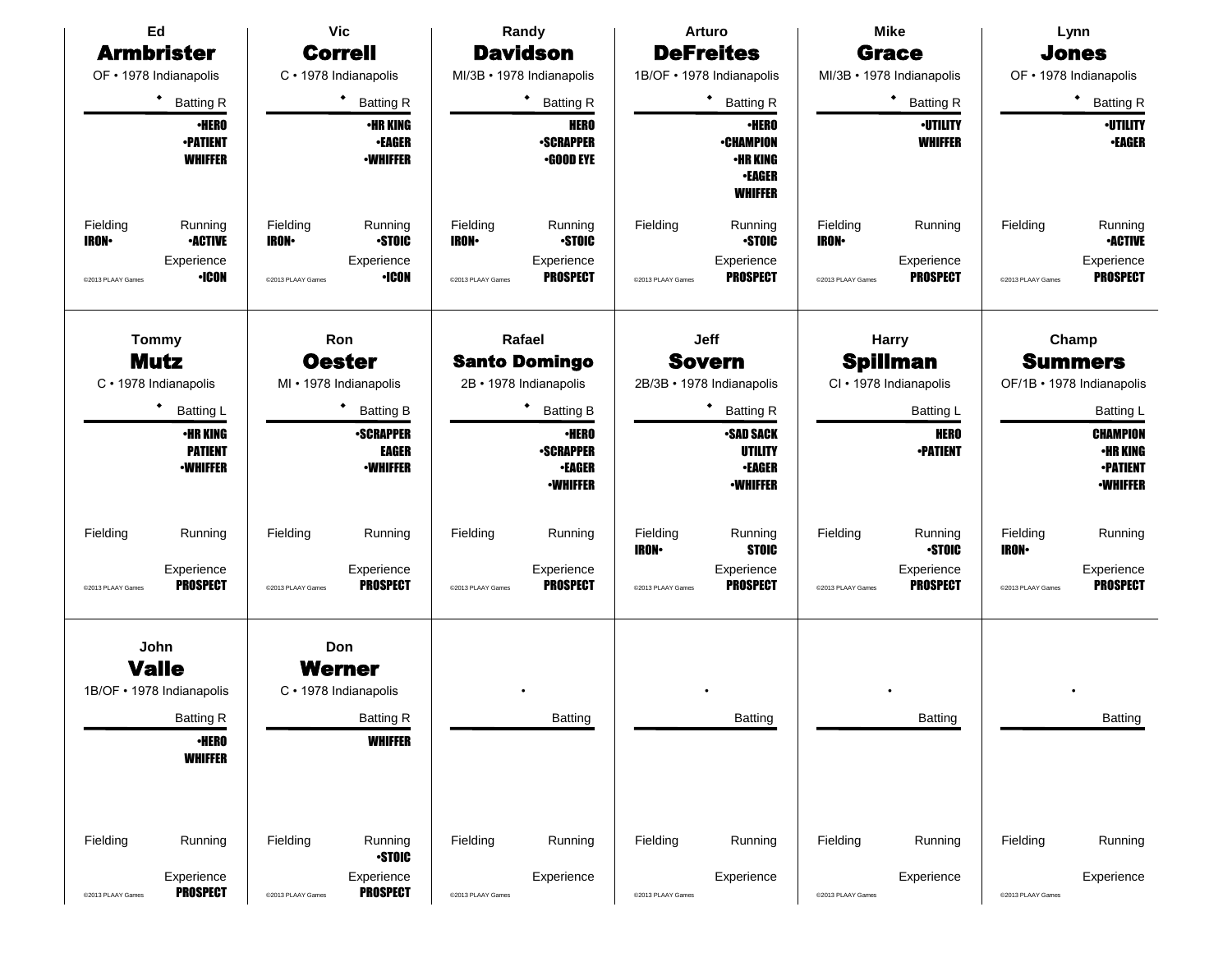|                   |                                                                         |                                  |                                                                                          |                                                                   | <b>Mike</b><br><b>Armstrong</b><br>RP · 1978 Indianapolis               |                                                 | Doug<br><b>Capilla</b><br>SP · 1978 Indianapolis                                           |                                            | George<br><b>Cappuzzello</b><br>RP · 1978 Indianapolis                           |                                                 | Doug<br><b>Corbett</b><br>CL · 1978 Indianapolis                                      |
|-------------------|-------------------------------------------------------------------------|----------------------------------|------------------------------------------------------------------------------------------|-------------------------------------------------------------------|-------------------------------------------------------------------------|-------------------------------------------------|--------------------------------------------------------------------------------------------|--------------------------------------------|----------------------------------------------------------------------------------|-------------------------------------------------|---------------------------------------------------------------------------------------|
|                   | <b>Batting</b>                                                          |                                  | <b>Batting</b>                                                                           |                                                                   | Pitching R <sup>+</sup> Batting R                                       | Pitching L <sup>+</sup>                         | <b>Batting L</b>                                                                           | Pitching L <sup>+</sup>                    | <b>Batting R</b>                                                                 | Pitching R $\bullet$                            | <b>Batting R</b>                                                                      |
|                   |                                                                         |                                  |                                                                                          | <b>STRUGGLER</b><br><b>WORKMAN</b><br><b>FLASH</b><br><b>WILD</b> | <b>EAGER</b><br><b>WHIFFER</b>                                          | <b>STRUGGLER</b><br><b>FLASH</b><br><b>WILD</b> | <b>-SAD SACK</b><br><b>UTILITY</b><br><b>SCRAPPER</b><br><b>-PATIENT</b><br><b>WHIFFER</b> | <b>STAR</b><br><b>FLASH</b><br><b>WILD</b> | <b>SAD SACK</b><br><b>UTILITY</b><br><b>SCRAPPER</b><br>EAGER<br><b>WHIFFER</b>  | ACE<br><b>FLASH</b><br><b>CONTROL</b>           | <b>·HERO</b><br><b>SCRAPPER</b><br><b>EAGER</b><br><b>GOOD EYE</b>                    |
| Fielding          | Running                                                                 | Fielding                         | Running                                                                                  | Fielding                                                          | Running<br><b>STOIC</b>                                                 | Fielding                                        | Running<br><b>STOIC</b>                                                                    | Fielding                                   | Running<br><b>STOIC</b>                                                          | Fielding                                        | Running<br><b>STOIC</b>                                                               |
| @2013 PLAAY Games | Experience                                                              | @2013 PLAAY Games                | Experience                                                                               | @2013 PLAAY Games                                                 | Experience<br><b>PROSPECT</b>                                           | @2013 PLAAY Games                               | Experience                                                                                 | @2013 PLAAY Games                          | Experience<br><b>PROSPECT</b>                                                    | @2013 PLAAY Games                               | Experience<br><b>PROSPECT</b>                                                         |
|                   | Dan                                                                     |                                  | Raul                                                                                     |                                                                   | <b>Mike</b>                                                             |                                                 | Dave                                                                                       |                                            | <b>Mario</b>                                                                     |                                                 | Angel                                                                                 |
|                   | <b>Dumoulin</b><br>SP/RP · 1978 Indianapolis                            |                                  | <b>Ferreyra</b><br>RP · 1978 Indianapolis                                                |                                                                   | <b>LaCoss</b><br>SP · 1978 Indianapolis                                 |                                                 | <b>Moore</b><br>SP/RP · 1978 Indianapolis                                                  |                                            | <b>Soto</b><br>SP · 1978 Indianapolis                                            |                                                 | <b>Torres</b><br>RP · 1978 Indianapolis                                               |
|                   | Pitching R <sup>+</sup> Batting R                                       | Pitching R $\bullet$             | <b>Batting R</b>                                                                         |                                                                   | Pitching R <sup>+</sup> Batting R                                       | Pitching R <sup>+</sup>                         | <b>Batting R</b>                                                                           | Pitching R <sup>+</sup>                    | <b>Batting R</b>                                                                 | Pitching L                                      | <b>Batting L</b>                                                                      |
| <b>FLASH</b>      | <b>-UTILITY</b><br><b>SCRAPPER</b><br><b>PATIENT</b><br><b>-WHIFFER</b> | <b>WORKMAN</b><br><b>CONTROL</b> | <b>SAD SACK</b><br><b>UTILITY</b><br><b>SCRAPPER</b><br><b>PATIENT</b><br><b>WHIFFER</b> | <b>STAR-</b><br><b>CONTROL</b>                                    | <b>-UTILITY</b><br><b>SCRAPPER</b><br><b>-PATIENT</b><br><b>WHIFFER</b> | <b>WORKMAN</b><br><b>WILD</b>                   | <b>SCRAPPER</b><br><b>-EAGER</b><br><b>WHIFFER</b>                                         | WORKMAN<br><b>FLASH</b> •                  | <b>-SAD SACK</b><br><b>UTILITY</b><br><b>SCRAPPER</b><br><b>EAGER</b><br>WHIFFER | <b>WORKMAN</b><br><b>FLASH</b> •<br><b>WILD</b> | <b>·HERO</b><br><b>-CHAMPION</b><br><b>SCRAPPER</b><br><b>EAGER</b><br><b>WHIFFER</b> |
| Fielding          | Running<br><b>STOIC</b>                                                 | Fielding                         | Running<br><b>STOIC</b>                                                                  | Fielding                                                          | Running<br><b>STOIC</b>                                                 | Fielding                                        | Running<br><b>STOIC</b>                                                                    | Fielding                                   | Running<br><b>STOIC</b>                                                          | Fielding                                        | Running<br><b>STOIC</b>                                                               |
| @2013 PLAAY Games | Experience<br><b>PROSPECT</b>                                           | @2013 PLAAY Games                | Experience<br><b>PROSPECT</b>                                                            | @2013 PLAAY Games                                                 | Experience<br><b>PROSPECT</b>                                           | @2013 PLAAY Games                               | Experience<br><b>PROSPECT</b>                                                              | @2013 PLAAY Games                          | Experience<br><b>PROSPECT</b>                                                    | @2013 PLAAY Games                               | Experience<br><b>PROSPECT</b>                                                         |
|                   |                                                                         |                                  |                                                                                          |                                                                   |                                                                         |                                                 |                                                                                            |                                            |                                                                                  |                                                 |                                                                                       |
| Pitching          | Batting                                                                 | Pitching                         | Batting                                                                                  | Pitching                                                          | Batting                                                                 | Pitching                                        | Batting                                                                                    | Pitching                                   | <b>Batting</b>                                                                   | Pitching                                        | <b>Batting</b>                                                                        |
|                   |                                                                         |                                  |                                                                                          |                                                                   |                                                                         |                                                 |                                                                                            |                                            |                                                                                  |                                                 |                                                                                       |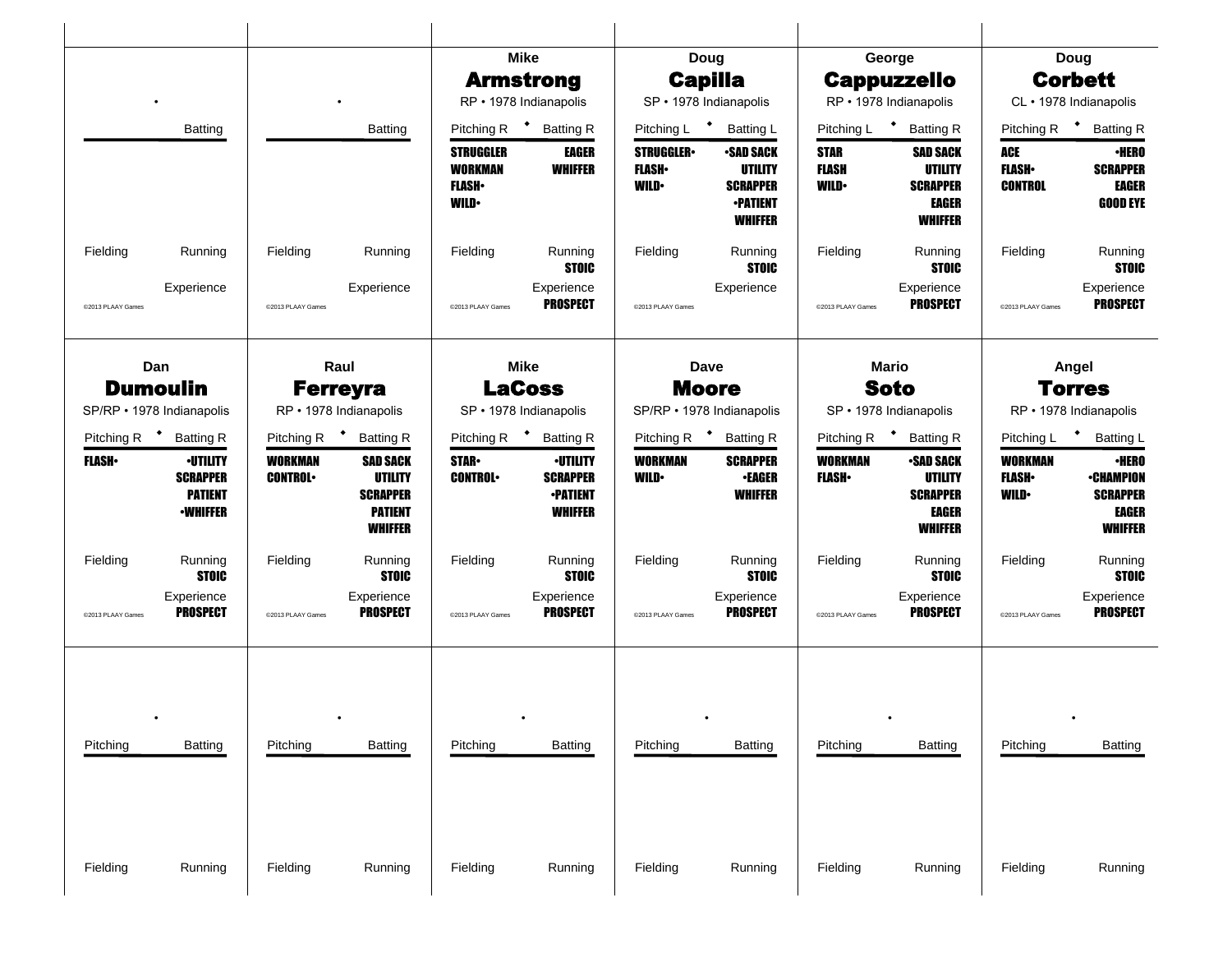| Kevin                                                                                                    | <b>Thad</b>                                                                                 | <b>Steve</b>                                                              | Jim                                                                    | <b>Mike</b>                                                                               | <b>Henry</b>                                                                              |  |
|----------------------------------------------------------------------------------------------------------|---------------------------------------------------------------------------------------------|---------------------------------------------------------------------------|------------------------------------------------------------------------|-------------------------------------------------------------------------------------------|-------------------------------------------------------------------------------------------|--|
| <b>Bell</b>                                                                                              | <b>Bosley</b>                                                                               | <b>Bowling</b>                                                            | <b>Breazeale</b>                                                       | <b>Colbern</b>                                                                            | <b>Cruz</b>                                                                               |  |
| 3B · 1978 lowa                                                                                           | OF • 1978 lowa                                                                              | OF • 1978 lowa                                                            | 1B · 1978 lowa                                                         | C · 1978 lowa                                                                             | OF • 1978 lowa                                                                            |  |
| ٠<br><b>Batting R</b>                                                                                    | Batting L                                                                                   | ٠<br><b>Batting R</b>                                                     | <b>Batting L</b>                                                       | * Batting R                                                                               | ٠<br><b>Batting L</b>                                                                     |  |
| <b>UTILITY</b>                                                                                           | <b>HERO</b>                                                                                 | <b>HERO</b>                                                               | <b>•CHAMPION</b>                                                       | <b>HERO</b>                                                                               | <b>•HERO</b>                                                                              |  |
| <b>·HR KING</b><br><b>•PATIENT</b>                                                                       |                                                                                             | <b>PATIENT</b><br><b>WHIFFER</b>                                          | <b>HR KING</b><br><b>•PATIENT</b>                                      | <b>•HR KING</b><br>WHIFFER                                                                | <b>·HR KING</b>                                                                           |  |
| <b>WHIFFER</b>                                                                                           |                                                                                             |                                                                           | <b>-WHIFFER</b>                                                        |                                                                                           |                                                                                           |  |
| Fielding<br>Running<br><b>STOIC</b><br><b>IRON</b><br>Experience<br><b>PROSPECT</b><br>@2013 PLAAY Games | Fielding<br>Running<br><b>ACTIVE</b><br>Experience<br><b>•PROSPECT</b><br>@2013 PLAAY Games | Fielding<br>Running<br>Experience<br><b>PROSPECT</b><br>@2013 PLAAY Games | Fielding<br>Running<br><b>STOIC</b><br>Experience<br>@2013 PLAAY Games | Running<br>Fielding<br><b>STOIC</b><br>Experience<br><b>PROSPECT</b><br>@2013 PLAAY Games | Fielding<br>Running<br><b>STOIC</b><br>Experience<br><b>PROSPECT</b><br>@2013 PLAAY Games |  |
| <b>Mike</b><br><b>Edens</b>                                                                              | John                                                                                        | Fred<br><b>Frazier</b>                                                    | Art<br><b>James</b>                                                    | Larry<br><b>Johnson</b>                                                                   | Junior                                                                                    |  |
| MI/3B/Of • 1978 lowa                                                                                     | <b>Flannery</b><br>MI • 1978 lowa                                                           | 2B · 1978 lowa                                                            | OF • 1978 lowa                                                         | $C \cdot 1978$ lowa                                                                       | <b>Moore</b><br>3B/OF • 1978 lowa                                                         |  |
| ٠<br><b>Batting B</b>                                                                                    | <b>Batting R</b>                                                                            | ٠<br><b>Batting R</b>                                                     | ٠<br><b>Batting L</b>                                                  | $\bullet$<br><b>Batting R</b>                                                             | <b>Batting R</b>                                                                          |  |
| <b>·HERO</b>                                                                                             | <b>SAD SACK</b>                                                                             | <b>EAGER</b>                                                              | <b>•EAGER</b>                                                          | <b>•HR KING</b>                                                                           | <b>•HERO</b>                                                                              |  |
| <b>•PATIENT</b>                                                                                          | <b>-UTILITY</b><br><b>SCRAPPER</b>                                                          | <b>WHIFFER</b>                                                            | <b>.GOOD EYE</b>                                                       | <b>•PATIENT</b><br><b>-WHIFFER</b>                                                        | <b>•CHAMPION</b><br><b>-SCRAPPER</b><br><b>-PATIENT</b>                                   |  |
| Fielding<br>Running                                                                                      | Fielding<br>Running<br><b>STOIC</b>                                                         | Fielding<br>Running                                                       | Fielding<br>Running                                                    | Fielding<br>Running<br><b>-ACTIVE</b>                                                     | Fielding<br>Running<br><b>STOIC</b>                                                       |  |
| Experience<br><b>PROSPECT</b><br>@2013 PLAAY Games                                                       | Experience<br><b>PROSPECT</b><br>@2013 PLAAY Games                                          | Experience<br><b>PROSPECT</b><br>@2013 PLAAY Games                        | Experience<br><b>PROSPECT</b><br>@2013 PLAAY Games                     | Experience<br><b>PROSPECT</b><br>@2013 PLAAY Games                                        | Experience<br><b>PROSPECT</b><br>@2013 PLAAY Games                                        |  |
| <b>Scott</b>                                                                                             | Reggie                                                                                      | <b>Mike</b>                                                               | <b>Rusty</b>                                                           | Phil                                                                                      |                                                                                           |  |
| <b>Richartz</b>                                                                                          | <b>Sanders</b>                                                                              | <b>Squires</b>                                                            | <b>Torres</b>                                                          | <b>Trucks</b>                                                                             |                                                                                           |  |
| OF • 1978 lowa                                                                                           | 1B · 1978 lowa                                                                              | 1B · 1978 lowa                                                            | OF • 1978 lowa                                                         | $C \cdot 1978$ lowa                                                                       |                                                                                           |  |
| <b>Batting R</b>                                                                                         | <b>Batting R</b>                                                                            | <b>Batting L</b>                                                          | <b>Batting B</b>                                                       | <b>Batting R</b>                                                                          |                                                                                           |  |
| <b>-PATIENT</b><br><b>WHIFFER</b>                                                                        | <b>-SAD SACK</b><br><b>UTILITY</b>                                                          | <b>•CHAMPION</b><br><b>-SCRAPPER</b>                                      | <b>•HERO</b><br><b>•HR KING</b>                                        | <b>-SAD SACK</b><br><b>UTILITY</b>                                                        |                                                                                           |  |
|                                                                                                          | <b>-PATIENT</b><br><b>-WHIFFER</b>                                                          | <b>•PATIENT</b>                                                           | <b>PATIENT</b><br><b>-WHIFFER</b>                                      | <b>SCRAPPER</b><br><b>•PATIENT</b><br><b>WHIFFER</b>                                      |                                                                                           |  |
| Fielding<br>Running                                                                                      | Fielding<br>Running                                                                         | Fielding<br>Running<br><b>•ACTIVE</b>                                     | Fielding<br>Running<br><b>STOIC</b>                                    | Fielding<br>Running<br><b>STOIC</b>                                                       |                                                                                           |  |
| Experience<br><b>PROSPECT</b><br>@2013 PLAAY Games                                                       | Experience<br><b>•PROSPECT</b><br>@2013 PLAAY Games                                         | Experience<br><b>•PROSPECT</b><br>@2013 PLAAY Games                       | Experience<br><b>PROSPECT</b><br>@2013 PLAAY Games                     | Experience<br><b>PROSPECT</b><br>@2013 PLAAY Games                                        |                                                                                           |  |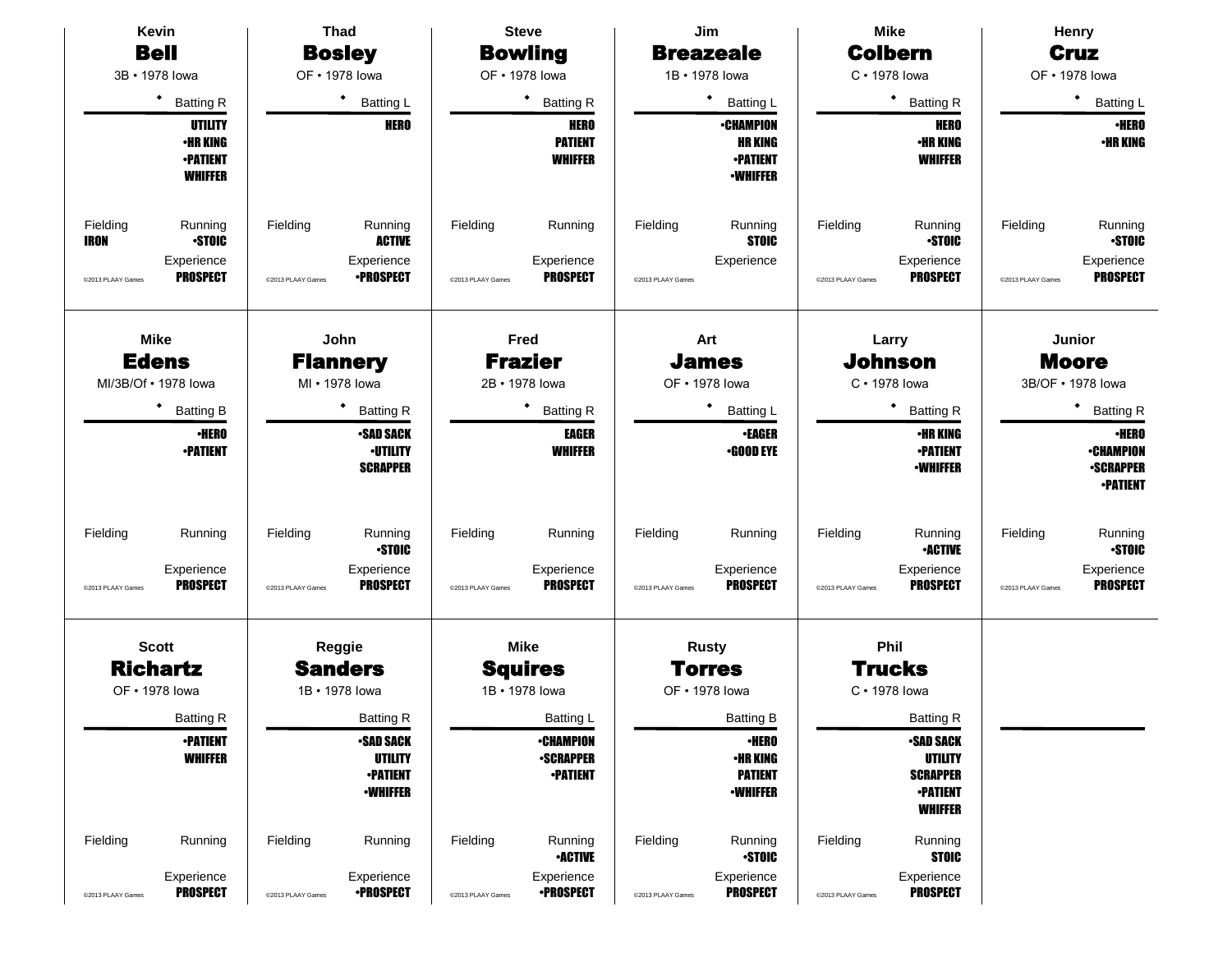|                                                   | <b>John</b>                                                                     |                                                    | <b>Rich</b>                                                                            |                       | <b>Eddie</b>                                                                                   |                                                  | <b>Ross</b>                                                                            |                                           | <b>Rich</b>                                                                     |                                                  | Jack                                                                            |
|---------------------------------------------------|---------------------------------------------------------------------------------|----------------------------------------------------|----------------------------------------------------------------------------------------|-----------------------|------------------------------------------------------------------------------------------------|--------------------------------------------------|----------------------------------------------------------------------------------------|-------------------------------------------|---------------------------------------------------------------------------------|--------------------------------------------------|---------------------------------------------------------------------------------|
|                                                   | <b>Verhoeven</b>                                                                |                                                    | <b>Wortham</b>                                                                         |                       | <b>Bane</b>                                                                                    |                                                  | <b>Baumgarten</b>                                                                      |                                           | <b>Hinton</b>                                                                   |                                                  | <b>Kucek</b>                                                                    |
|                                                   | RP • 1978 lowa                                                                  |                                                    | SP • 1978 lowa                                                                         |                       | RP/SP · 1978 lowa                                                                              |                                                  | SP • 1978 lowa                                                                         |                                           | SP • 1978 lowa                                                                  |                                                  | SP • 1978 lowa                                                                  |
|                                                   | Pitching R <sup>+</sup> Batting R                                               |                                                    | Pitching L * Batting L                                                                 |                       | Pitching L + Batting L                                                                         |                                                  | Pitching L * Batting L                                                                 |                                           | Pitching L * Batting L                                                          | Pitching R $\bullet$                             | <b>Batting R</b>                                                                |
| <b>WORKMAN</b><br><b>FLASH•</b><br><b>CONTROL</b> | <b>SAD SACK</b><br><b>UTILITY</b><br><b>SCRAPPER</b><br>EAGER<br><b>WHIFFER</b> | <b>CONTROL</b>                                     | <b>SAD SACK</b><br>UTILITY<br><b>SCRAPPER</b><br>EAGER<br><b>WHIFFER</b>               | <b>CONTROL</b>        | <b>SAD SACK</b><br><b>UTILITY</b><br><b>SCRAPPER</b><br><b>EAGER</b><br><b>WHIFFER</b>         | <b>STAR•</b><br><b>FLASH</b><br><b>CONTROL</b>   | <b>SAD SACK</b><br><b>UTILITY</b><br><b>SCRAPPER</b><br><b>EAGER</b><br><b>WHIFFER</b> | ACE.<br><b>FLASH</b><br><b>DB CONTROL</b> | <b>SAD SACK</b><br><b>UTILITY</b><br><b>SCRAPPER</b><br>EAGER<br><b>WHIFFER</b> | ACE.<br><b>FLASH</b>                             | <b>SAD SACK</b><br><b>UTILITY</b><br><b>SCRAPPER</b><br>EAGER<br><b>WHIFFER</b> |
| Fielding                                          | Running<br><b>STOIC</b>                                                         | Fielding                                           | Running<br>STOIC                                                                       | Fielding              | Running<br><b>STOIC</b>                                                                        | Fielding                                         | Running<br><b>STOIC</b>                                                                | Fielding                                  | Running<br><b>STOIC</b>                                                         | Fielding                                         | Running<br><b>STOIC</b>                                                         |
| @2013 PLAAY Games                                 | Experience<br><b>PROSPECT</b>                                                   | @2013 PLAAY Games                                  | Experience<br>PROSPECT                                                                 | @2013 PLAAY Games     | Experience<br><b>PROSPECT</b>                                                                  | @2013 PLAAY Games                                | Experience<br><b>PROSPECT</b>                                                          | @2013 PLAAY Games                         | Experience<br><b>•ICON</b>                                                      | @2013 PLAAY Games                                | Experience                                                                      |
|                                                   | <b>Steve</b>                                                                    |                                                    | <b>Mitch</b>                                                                           |                       | <b>Mike</b>                                                                                    |                                                  | Mike                                                                                   |                                           | Randy                                                                           |                                                  | <b>Steve</b>                                                                    |
|                                                   | <b>Luebber</b>                                                                  |                                                    | <b>Lukevics</b>                                                                        | <b>Pazik</b>          |                                                                                                |                                                  | <b>Proly</b>                                                                           | <b>Scarbery</b>                           |                                                                                 | <b>Trout</b>                                     |                                                                                 |
|                                                   | SP • 1978 lowa                                                                  |                                                    | RP/SP · 1978 lowa                                                                      | RP • 1978 lowa        |                                                                                                |                                                  | RP/SP · 1978 lowa                                                                      | RP/SP · 1978 lowa                         |                                                                                 | SP • 1978 lowa                                   |                                                                                 |
|                                                   | Pitching R <sup>+</sup> Batting R                                               |                                                    | Pitching R <sup>+</sup> Batting R                                                      |                       | Pitching L <sup>+</sup> Batting L                                                              |                                                  | Pitching R <sup>+</sup> Batting R                                                      |                                           | Pitching R <sup>+</sup> Batting R                                               |                                                  | Pitching L * Batting L                                                          |
| <b>STRUGGLER</b>                                  | <b>SAD SACK</b><br>UTILITY<br><b>SCRAPPER</b><br>EAGER<br><b>WHIFFER</b>        | <b>STRUGGLER</b><br><b>WORKMAN</b><br><b>FLASH</b> | <b>SAD SACK</b><br><b>UTILITY</b><br><b>SCRAPPER</b><br><b>EAGER</b><br><b>WHIFFER</b> | ACE<br><b>CONTROL</b> | <b>·HERO</b><br><b>CHAMPION</b><br><b>HR KING</b><br><b>SLUGGER</b><br>EAGER<br><b>WHIFFER</b> | <b>STAR</b><br><b>FLASH</b><br><b>DB CONTROL</b> | <b>SAD SACK</b><br><b>UTILITY</b><br><b>SCRAPPER</b><br>EAGER<br><b>WHIFFER</b>        | <b>FLASH</b> •<br><b>CONTROL</b>          | <b>SAD SACK</b><br>UTILITY<br><b>SCRAPPER</b><br>EAGER<br><b>WHIFFER</b>        | <b>WORKMAN</b><br><b>FLASH</b><br><b>CONTROL</b> | <b>SAD SACK</b><br>UTILITY<br><b>SCRAPPER</b><br><b>EAGER</b><br><b>WHIFFER</b> |
| Fielding                                          | Running<br><b>STOIC</b>                                                         | Fielding                                           | Running<br><b>STOIC</b>                                                                | Fielding              | Running<br><b>STOIC</b>                                                                        | Fielding                                         | Running<br><b>STOIC</b>                                                                | Fielding                                  | Running<br><b>STOIC</b>                                                         | Fielding                                         | Running<br><b>STOIC</b>                                                         |
| @2013 PLAAY Games                                 | Experience<br><b>PROSPECT</b>                                                   | @2013 PLAAY Games                                  | Experience<br><b>PROSPECT</b>                                                          | @2013 PLAAY Games     | Experience<br><b>PROSPECT</b>                                                                  | @2013 PLAAY Games                                | Experience<br><b>PROSPECT</b>                                                          | @2013 PLAAY Games                         | Experience<br><b>PROSPECT</b>                                                   | @2013 PLAAY Games                                | Experience<br><b>PROSPECT</b>                                                   |
|                                                   |                                                                                 |                                                    |                                                                                        |                       |                                                                                                |                                                  |                                                                                        |                                           |                                                                                 |                                                  |                                                                                 |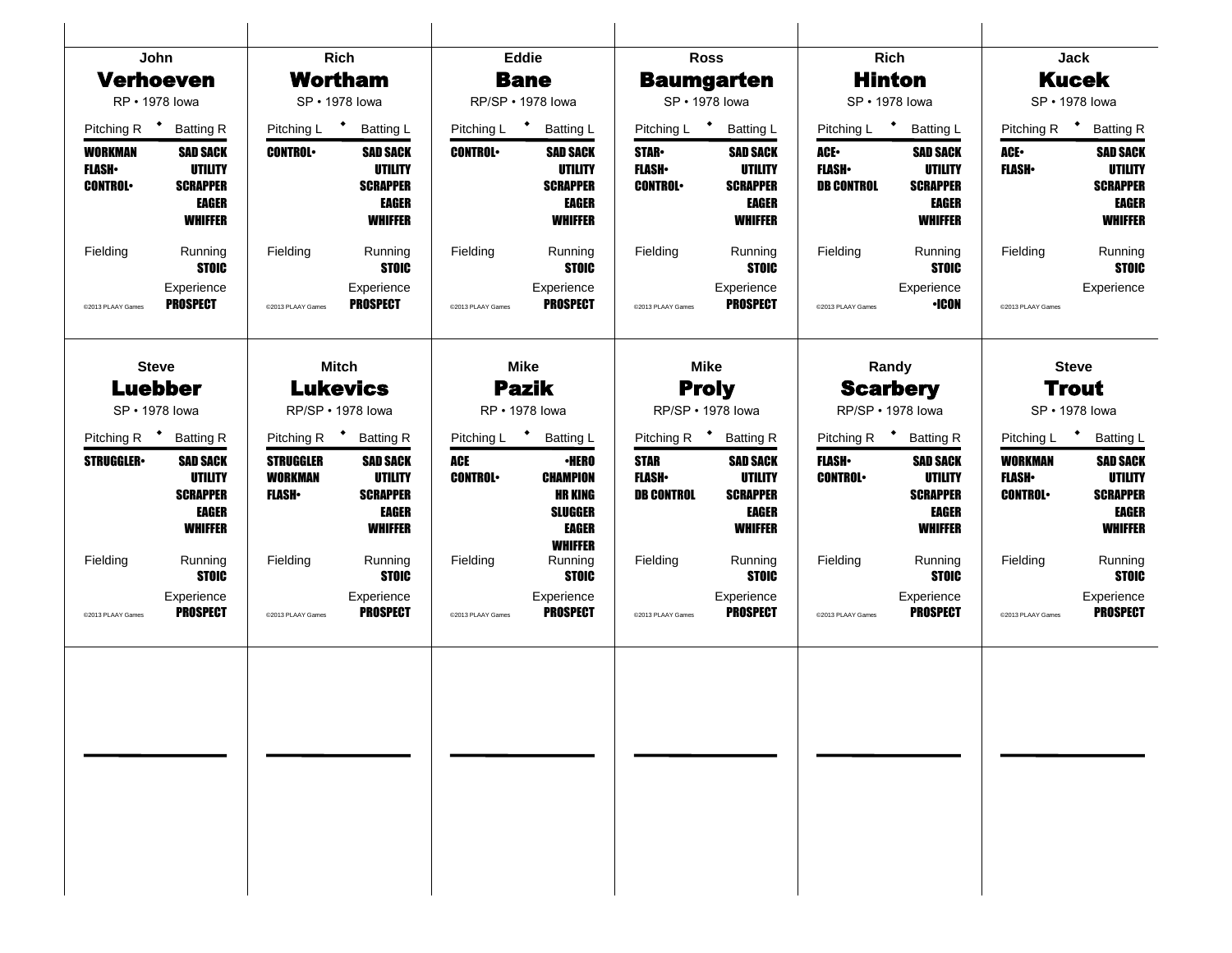| Orlando                                      |                                                                     |                                    | <b>Mike</b>                                                                                                   |                               | Ramon                                                                                                      |                                  | <b>Bobby</b>                                                                                      |                                              | <b>Mike</b>                                                                                  |                                       | <b>Todd</b>                                                                                |
|----------------------------------------------|---------------------------------------------------------------------|------------------------------------|---------------------------------------------------------------------------------------------------------------|-------------------------------|------------------------------------------------------------------------------------------------------------|----------------------------------|---------------------------------------------------------------------------------------------------|----------------------------------------------|----------------------------------------------------------------------------------------------|---------------------------------------|--------------------------------------------------------------------------------------------|
| <b>Alvarez</b>                               |                                                                     |                                    | <b>Anderson</b>                                                                                               |                               | <b>Aviles</b>                                                                                              |                                  | <b>Brown</b>                                                                                      |                                              | <b>Buskey</b>                                                                                |                                       | <b>Cruz</b>                                                                                |
| 1B/OF • 1978 OKC                             |                                                                     |                                    | OF • 1978 OKC                                                                                                 |                               | 2B/3B · 1978 OKC                                                                                           |                                  | OF • 1978 OKC                                                                                     |                                              | SS • 1978 OKC                                                                                |                                       | SS • 1978 OKC                                                                              |
| $\bullet$                                    | <b>Batting R</b>                                                    |                                    | ٠<br><b>Batting R</b>                                                                                         |                               | * Batting R                                                                                                |                                  | ٠<br><b>Batting B</b>                                                                             |                                              | $\bullet$<br><b>Batting R</b>                                                                |                                       | $\bullet$<br><b>Batting R</b>                                                              |
|                                              | <b>•HERO</b><br><b>•HR KING</b><br><b>•EAGER</b><br><b>•WHIFFER</b> |                                    | <b>•CHAMPION</b><br><b>-SLUGGER</b><br><b>-WHIFFER</b>                                                        |                               | <b>•HERO</b><br><b>-SCRAPPER</b>                                                                           |                                  | <b>HERO</b><br><b>EAGER</b><br><b>-WHIFFER</b>                                                    |                                              | <b>-SAD SACK</b><br><b>EAGER</b><br><b>WHIFFER</b>                                           |                                       | <b>•HERO</b><br><b>EAGER</b><br><b><i>•WHIFFER</i></b>                                     |
| Fielding<br>@2013 PLAAY Games                | Running<br><b>STOIC</b><br>Experience<br><b>PROSPECT</b>            | Fielding<br>@2013 PLAAY Games      | Running<br><b>STOIC</b><br>Experience<br><b>•PROSPECT</b>                                                     | Fielding<br>@2013 PLAAY Games | Running<br>Experience<br><b>PROSPECT</b>                                                                   | Fielding<br>@2013 PLAAY Games    | Running<br><b>•ACTIVE</b><br>Experience<br><b>PROSPECT</b>                                        | Fielding<br><b>IRON</b><br>@2013 PLAAY Games | Running<br><b>STOIC</b><br>Experience<br><b>PROSPECT</b>                                     | Fielding<br>IRON<br>@2013 PLAAY Games | Running<br><b>STOIC</b><br>Experience<br><b>PROSPECT</b>                                   |
| Lonnie<br><b>Smith</b><br>OF • 1978 OKC<br>٠ | <b>Batting R</b><br><b>-CHAMPION</b><br><b>•SCRAPPER</b>            |                                    | <b>Robert</b><br><b>Demeo</b><br>$C \cdot 1978$ OKC<br><b>Batting R</b><br><b>SAD SACK</b><br><b>•HR KING</b> |                               | <b>Kerry</b><br><b>Dineen</b><br>OF • 1978 OKC<br>٠<br><b>Batting L</b><br><b>HERO</b><br><b>•CHAMPION</b> |                                  | Orlando<br><b>Gonzalez</b><br>OF • 1978 OKC<br><b>Batting L</b><br><b>HERO</b><br><b>SCRAPPER</b> |                                              | Don<br><b>McCormack</b><br>UT • 1978 OKC<br><b>Batting R</b><br><b>-CHAMPION</b><br>•HR KING |                                       | John<br><b>Poff</b><br>1B · 1978 OKC<br><b>Batting L</b><br><b>HERO</b><br><b>·SLUGGER</b> |
| Fielding                                     | <b>•PATIENT</b><br><b>-WHIFFER</b><br>Running                       | Fielding                           | <b>WHIFFER</b><br>Running                                                                                     | Fielding                      | <b>SCRAPPER</b><br><b>•PATIENT</b><br>Running                                                              | Fielding                         | <b>•PATIENT</b><br>Running                                                                        | Fielding                                     | <b>•EAGER</b><br><b>-WHIFFER</b><br>Running                                                  | Fielding                              | <b>PATIENT</b><br><b>-WHIFFER</b><br>Running                                               |
| @2013 PLAAY Games                            | <b>ACTIVE</b><br>Experience<br><b>PROSPECT</b>                      | @2013 PLAAY Games                  | <b>STOIC</b><br>Experience<br><b>PROSPECT</b>                                                                 | @2013 PLAAY Games             | <b>•ACTIVE</b><br>Experience<br><b>PROSPECT</b>                                                            | <b>IRON</b><br>@2013 PLAAY Games | Experience<br><b>PROSPECT</b>                                                                     | @2013 PLAAY Games                            | Experience<br><b>PROSPECT</b>                                                                | <b>Delta HRK</b><br>@2013 PLAAY Games | <b>STOIC</b><br>Experience<br><b>PROSPECT</b>                                              |
| Keith                                        |                                                                     |                                    | Jose                                                                                                          |                               | Jim                                                                                                        |                                  | John                                                                                              |                                              |                                                                                              |                                       |                                                                                            |
| <b>Moreland</b>                              |                                                                     |                                    | <b>Moreno</b>                                                                                                 |                               | <b>Morrison</b>                                                                                            |                                  | <b>Vuckovich</b>                                                                                  |                                              |                                                                                              |                                       |                                                                                            |
| C/3B · 1978 OKC                              |                                                                     |                                    | UT • 1978 OKC                                                                                                 |                               | 2B/3B · 1978 OKC                                                                                           |                                  | 3B/MI • 1978 OKC                                                                                  |                                              |                                                                                              |                                       |                                                                                            |
|                                              | <b>Batting R</b>                                                    |                                    | <b>Batting B</b>                                                                                              |                               | <b>Batting R</b>                                                                                           |                                  | Batting R                                                                                         |                                              |                                                                                              |                                       |                                                                                            |
|                                              | <b>HERO</b><br>$-$ GOOD EYE                                         |                                    | <b>-UTILITY</b><br><b>•HR KING</b><br><b>-WHIFFER</b>                                                         |                               | <b>·HERO</b><br><b>•HR KING</b><br><b>•PATIENT</b><br><b>WHIFFER</b>                                       |                                  | <b>UTILITY</b><br><b>•WHIFFER</b>                                                                 |                                              |                                                                                              |                                       |                                                                                            |
| Fielding<br>@2013 PLAAY Games                | Running<br>Experience<br><b>PROSPECT</b>                            | Fielding<br>#<br>@2013 PLAAY Games | Running<br><b>•ACTIVE</b><br>Experience<br><b>PROSPECT</b>                                                    | Fielding<br>@2013 PLAAY Games | Running<br>Experience<br><b>PROSPECT</b>                                                                   | Fielding<br>@2013 PLAAY Games    | Running<br><b>-ACTIVE</b><br>Experience<br><b>•PROSPECT</b>                                       |                                              |                                                                                              |                                       |                                                                                            |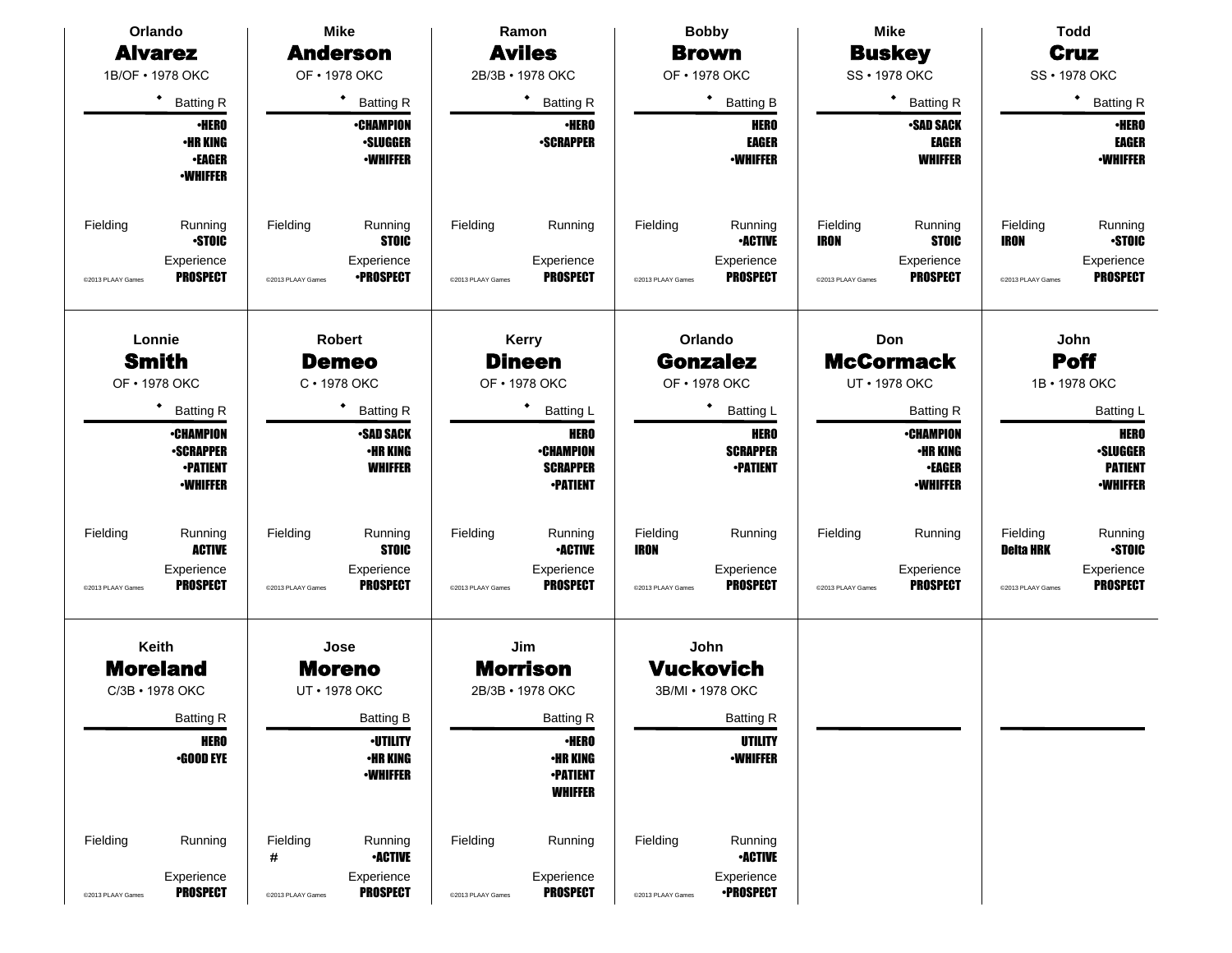|                                  |                                                                                 |                                  |                                                       |                                                  | Larry                                                                            |                               | Fred                                                              |                         | Dan                                                                        |                                                   | Nardi                                                                           |  |
|----------------------------------|---------------------------------------------------------------------------------|----------------------------------|-------------------------------------------------------|--------------------------------------------------|----------------------------------------------------------------------------------|-------------------------------|-------------------------------------------------------------------|-------------------------|----------------------------------------------------------------------------|---------------------------------------------------|---------------------------------------------------------------------------------|--|
|                                  |                                                                                 |                                  |                                                       |                                                  | <b>Anderson</b>                                                                  |                               | <b>Beene</b>                                                      |                         | <b>Boitano</b>                                                             |                                                   | <b>Contreras</b>                                                                |  |
|                                  |                                                                                 |                                  |                                                       |                                                  | RP • 1978 OKC                                                                    |                               | RP/SP • 1978 OKC                                                  |                         | RP/SP · 1978 OKC                                                           |                                                   | RP • 1978 OKC                                                                   |  |
|                                  |                                                                                 |                                  |                                                       |                                                  | Pitching R <sup>+</sup> Batting R                                                |                               | Pitching R <sup>+</sup> Batting R                                 |                         | Pitching R <sup>+</sup> Batting R                                          | Pitching R <sup>+</sup>                           | <b>Batting B</b>                                                                |  |
|                                  |                                                                                 |                                  |                                                       | <b>STRUGGLER</b><br><b>FLASH</b>                 | <b>SAD SACK</b><br><b>-UTILITY</b><br><b>SCRAPPER</b><br>EAGER<br><b>WHIFFER</b> | <b>STAR</b><br><b>CONTROL</b> | <b>·HERO</b><br><b>SCRAPPER</b><br><b>EAGER</b><br><b>WHIFFER</b> |                         | <b>SAD SACK</b><br><b>UTILITY</b><br><b>SCRAPPER</b><br>•EAGER<br>WHIFFER  | <b>FLASH</b> •<br><b>WILD</b>                     | <b>SAD SACK</b><br><b>UTILITY</b><br><b>SCRAPPER</b><br>EAGER<br><b>WHIFFER</b> |  |
|                                  |                                                                                 |                                  |                                                       | Fielding                                         | Running<br><b>STOIC</b>                                                          | Fielding                      | Running<br><b>STOIC</b>                                           | Fielding                | Running<br><b>STOIC</b>                                                    | Fielding                                          | Running<br><b>STOIC</b>                                                         |  |
|                                  |                                                                                 |                                  |                                                       | @2013 PLAAY Games                                | Experience<br><b>PROSPECT</b>                                                    | @2013 PLAAY Games             | Experience<br><b>•ICON</b>                                        | @2013 PLAAY Games       | Experience<br><b>PROSPECT</b>                                              | @2013 PLAAY Games                                 | Experience<br><b>PROSPECT</b>                                                   |  |
|                                  | <b>Butch</b>                                                                    |                                  | Kevin                                                 |                                                  | <b>Jackson</b>                                                                   |                               | Mike                                                              |                         | Dan                                                                        |                                                   | <b>Steve</b>                                                                    |  |
|                                  | <b>Metzger</b>                                                                  |                                  | <b>Saucier</b>                                        |                                                  | <b>Todd</b>                                                                      |                               | <b>Wallace</b>                                                    |                         | <b>Warthen</b>                                                             |                                                   | <b>Waterbury</b>                                                                |  |
|                                  | SP • 1978 OKC                                                                   |                                  | SP • 1978 OKC                                         | SP • 1978 OKC                                    |                                                                                  |                               | RP • 1978 OKC                                                     |                         | SP • 1978 OKC                                                              |                                                   | SP • 1978 OKC                                                                   |  |
|                                  | Pitching R <sup>+</sup> Batting R                                               |                                  | Pitching L <sup>+</sup> Batting L                     |                                                  | Pitching R <sup>+</sup> Batting R                                                |                               | Pitching L <sup>+</sup> Batting L                                 | Pitching L <sup>+</sup> | <b>Batting B</b>                                                           | Pitching R <sup>+</sup>                           | <b>Batting R</b>                                                                |  |
| <b>WORKMAN</b><br><b>CONTROL</b> | <b>SAD SACK</b><br><b>UTILITY</b><br><b>SCRAPPER</b><br>EAGER<br><b>WHIFFER</b> | <b>WORKMAN</b><br><b>CONTROL</b> | <b>•SAD SACK</b><br><b>SCRAPPER</b><br><b>WHIFFER</b> | <b>WORKMAN</b><br><b>FLASH</b><br><b>CONTROL</b> | <b>SAD SACK</b><br><b>UTILITY</b><br><b>SCRAPPER</b><br>EAGER<br><b>WHIFFER</b>  | <b>STRUGGLER</b>              | <b>SCRAPPER</b><br><b>EAGER</b><br><b>GOOD EYE</b>                | <b>FLASH</b> •          | <b>SAD SACK</b><br>UTILITY<br><b>SCRAPPER</b><br><b>PATIENT</b><br>WHIFFER | <b>STRUGGLER</b><br><b>WORKMAN</b><br><b>WILD</b> | <b>SAD SACK</b><br><b>SCRAPPER</b><br><b>PATIENT</b><br><b>-WHIFFER</b>         |  |
| Fielding                         | Running<br><b>STOIC</b>                                                         | Fielding                         | Running<br><b>STOIC</b>                               | Fielding                                         | Running<br><b>STOIC</b>                                                          | Fielding                      | Running<br><b>STOIC</b>                                           | Fielding                | Running<br><b>STOIC</b>                                                    | Fielding                                          | Running<br><b>STOIC</b>                                                         |  |
| @2013 PLAAY Games                | Experience<br><b>•PROSPECT</b>                                                  | @2013 PLAAY Games                | Experience<br><b>PROSPECT</b>                         | @2013 PLAAY Games                                | Experience<br><b>PROSPECT</b>                                                    | @2013 PLAAY Games             | Experience<br><b>PROSPECT</b>                                     | @2013 PLAAY Games       | Experience<br><b>•PROSPECT</b>                                             | @2013 PLAAY Games                                 | Experience<br><b>PROSPECT</b>                                                   |  |
|                                  |                                                                                 |                                  |                                                       |                                                  |                                                                                  |                               |                                                                   |                         |                                                                            |                                                   |                                                                                 |  |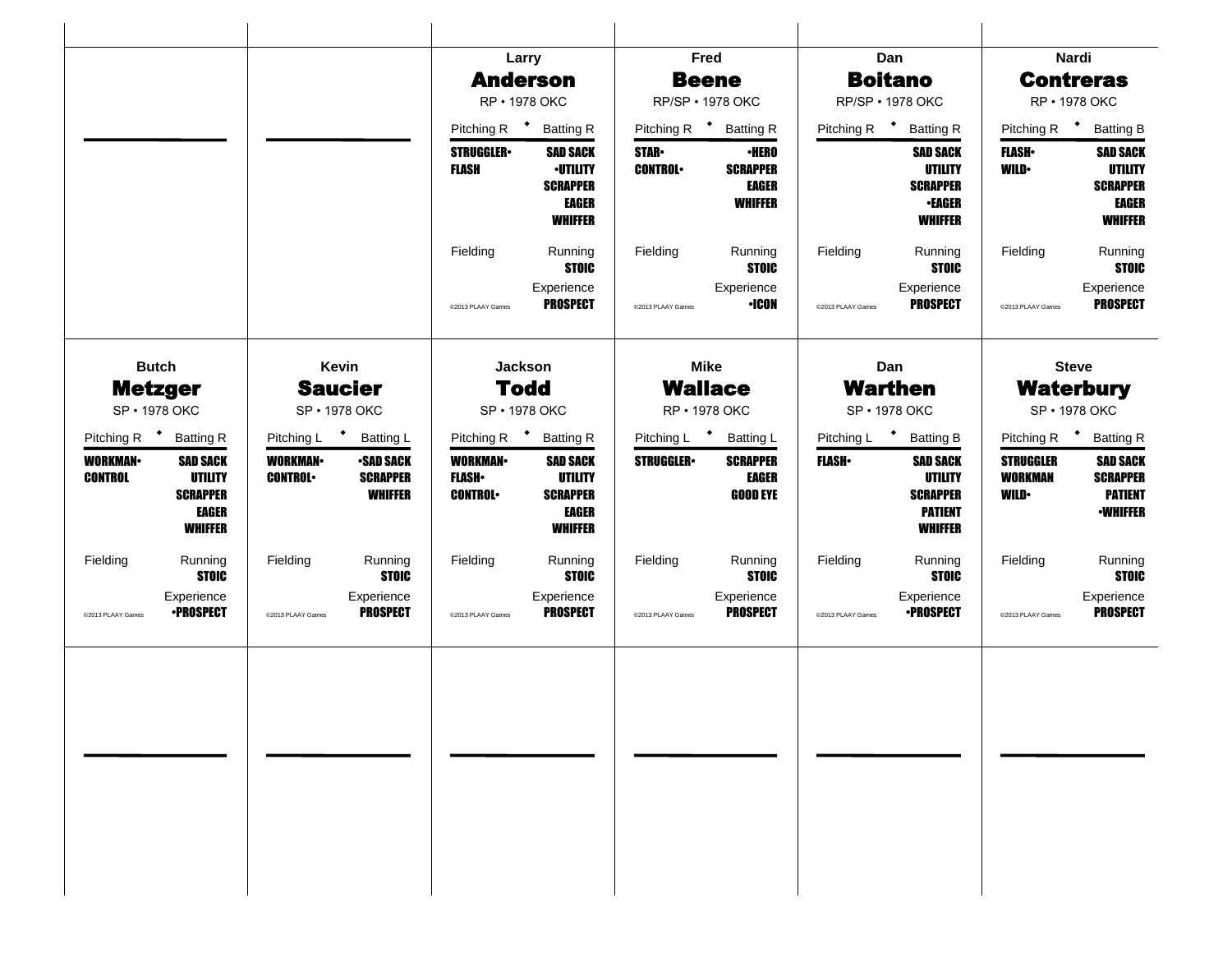|                   | German                                                                   |                   | Randy                                                               |                   | Dave                                                 |                   | <b>Michael</b>                                                            |                   | <b>Bob</b>                                    |                   | Larry                                                                  |
|-------------------|--------------------------------------------------------------------------|-------------------|---------------------------------------------------------------------|-------------------|------------------------------------------------------|-------------------|---------------------------------------------------------------------------|-------------------|-----------------------------------------------|-------------------|------------------------------------------------------------------------|
|                   | <b>Barranca</b>                                                          |                   | <b>Bass</b>                                                         |                   | <b>Cripe</b>                                         |                   | <b>Denevi</b>                                                             |                   | <b>Detherage</b>                              |                   | <b>Foster</b>                                                          |
| 2B · 1978 Omaha   |                                                                          |                   | 1B · 1978 Omaha                                                     |                   | 3B · 1978 Omaha                                      |                   | 3B/SS · 1978 Omaha                                                        |                   | OF • 1978 Omaha                               |                   | OF • 1978 Omaha                                                        |
|                   | ٠<br><b>Batting L</b>                                                    |                   | ٠<br><b>Batting L</b>                                               |                   | ٠<br><b>Batting R</b>                                |                   | ٠<br><b>Batting R</b>                                                     |                   | * Batting R                                   |                   | ٠<br><b>Batting R</b>                                                  |
|                   | <b>·UTILITY</b><br><b>SCRAPPER</b><br><b>-PATIENT</b><br><b>-WHIFFER</b> |                   | <b>•HERO</b><br><b>•HR KING</b><br><b>PATIENT</b><br><b>WHIFFER</b> |                   | <b>HERO</b><br><b>-PATIENT</b>                       |                   | <b>-SAD SACK</b><br><b>-UTILITY</b><br><b>-SCRAPPER</b><br><b>WHIFFER</b> |                   | <b>·HERO</b><br><b>WHIFFER</b>                |                   | <b>SAD SACK</b><br><b>•HR KING</b><br><b>PATIENT</b><br><b>WHIFFER</b> |
| Fielding          | Running<br><b>•ACTIVE</b><br>Experience                                  | Fielding          | Running<br><b>STOIC</b><br>Experience                               | Fielding          | Running<br><b>STOIC</b><br>Experience                | Fielding          | Running<br><b>STOIC</b><br>Experience                                     | Fielding          | Running<br><b>•ACTIVE</b><br>Experience       | Fielding          | Running<br>Experience                                                  |
| @2013 PLAAY Games | <b>PROSPECT</b>                                                          | @2013 PLAAY Games | <b>PROSPECT</b>                                                     | @2013 PLAAY Games | <b>PROSPECT</b>                                      | @2013 PLAAY Games | <b>PROSPECT</b>                                                           | @2013 PLAAY Games | <b>PROSPECT</b>                               | @2013 PLAAY Games | <b>PROSPECT</b>                                                        |
|                   | Jim<br><b>Fuller</b><br>OF • 1978 Omaha                                  |                   | Jim<br><b>Gaudet</b><br>C · 1978 Omaha                              |                   | Tim<br><b>Ireland</b><br>2B · 1978 Omaha             |                   | <b>Rudy</b><br><b>Kinard</b><br>MI/3B · 1978 Omaha                        |                   | Art<br><b>Kusyner</b><br>$C \cdot 1978$ Omaha |                   | Jim<br><b>Nettles</b><br>OF/1B · 1978 Omaha                            |
|                   | ٠<br><b>Batting R</b><br><b>Batting R</b>                                |                   |                                                                     |                   | ٠                                                    |                   | ٠                                                                         |                   | ٠                                             |                   |                                                                        |
|                   | <b>-SAD SACK</b>                                                         |                   | <b>·UTILITY</b>                                                     |                   | <b>Batting B</b><br><b>·HERO</b>                     |                   | <b>Batting R</b><br><b>-HERO</b>                                          |                   | <b>Batting R</b><br><b>-UTILITY</b>           |                   | <b>Batting L</b><br><b>·HERO</b>                                       |
|                   | •HR KING                                                                 |                   | <b>-SCRAPPER</b>                                                    |                   | <b>PATIENT</b>                                       |                   | <b>SCRAPPER</b>                                                           |                   | <b>•EAGER</b>                                 |                   | <b>•HR KING</b>                                                        |
|                   | <b>WHIFFER</b>                                                           |                   | <b>•WHIFFER</b>                                                     |                   |                                                      |                   | <b>•EAGER</b><br><b>•WHIFFER</b>                                          |                   | <b>WHIFFER</b>                                |                   | <b>-PATIENT</b><br><b>-WHIFFER</b>                                     |
| Fielding          | Running<br><b>STOIC</b>                                                  | Fielding          | Running<br><b>STOIC</b>                                             | Fielding          | Running                                              | Fielding          | Running                                                                   | Fielding          | Running<br><b>STOIC</b>                       | Fielding          | Running                                                                |
| @2013 PLAAY Games | Experience                                                               | @2013 PLAAY Games | Experience<br><b>PROSPECT</b>                                       | @2013 PLAAY Games | Experience<br><b>PROSPECT</b>                        | @2013 PLAAY Games | Experience<br><b>PROSPECT</b>                                             | @2013 PLAAY Games | Experience                                    | @2013 PLAAY Games | Experience                                                             |
|                   | <b>Darrell</b>                                                           |                   | Craig                                                               |                   | Luis                                                 |                   | Joe                                                                       |                   |                                               |                   |                                                                        |
|                   | <b>Parker</b>                                                            |                   | <b>Perkins</b>                                                      |                   | <b>Silverio</b>                                      |                   | <b>Zdeb</b>                                                               |                   |                                               |                   |                                                                        |
|                   | OF • 1978 Omaha                                                          |                   | $C \cdot 1978$ Omaha                                                |                   | OF • 1978 Omaha                                      |                   | OF/IF . 1978 Omaha                                                        |                   |                                               |                   |                                                                        |
|                   | <b>Batting R</b>                                                         |                   | <b>Batting R</b>                                                    |                   | <b>Batting R</b>                                     |                   | <b>Batting R</b>                                                          |                   |                                               |                   |                                                                        |
|                   | <b>•HERO</b><br><b>EAGER</b>                                             |                   | <b>·HERO</b><br><b>•PATIENT</b><br><b>-WHIFFER</b>                  |                   | <b>-UTILITY</b><br><b>•HR KING</b><br><b>WHIFFER</b> |                   | <b>•CHAMPION</b><br><b>-PATIENT</b>                                       |                   |                                               |                   |                                                                        |
| Fielding          | Running<br><b>STOIC</b>                                                  | Fielding          | Running<br><b>STOIC</b>                                             | Fielding          | Running<br><b>•ACTIVE</b>                            | Fielding          | Running<br><b>-ACTIVE</b>                                                 |                   |                                               |                   |                                                                        |
| @2013 PLAAY Games | Experience<br><b>PROSPECT</b>                                            | @2013 PLAAY Games | Experience<br><b>PROSPECT</b>                                       | @2013 PLAAY Games | Experience<br><b>PROSPECT</b>                        | @2013 PLAAY Games | Experience<br><b>•PROSPECT</b>                                            |                   |                                               |                   |                                                                        |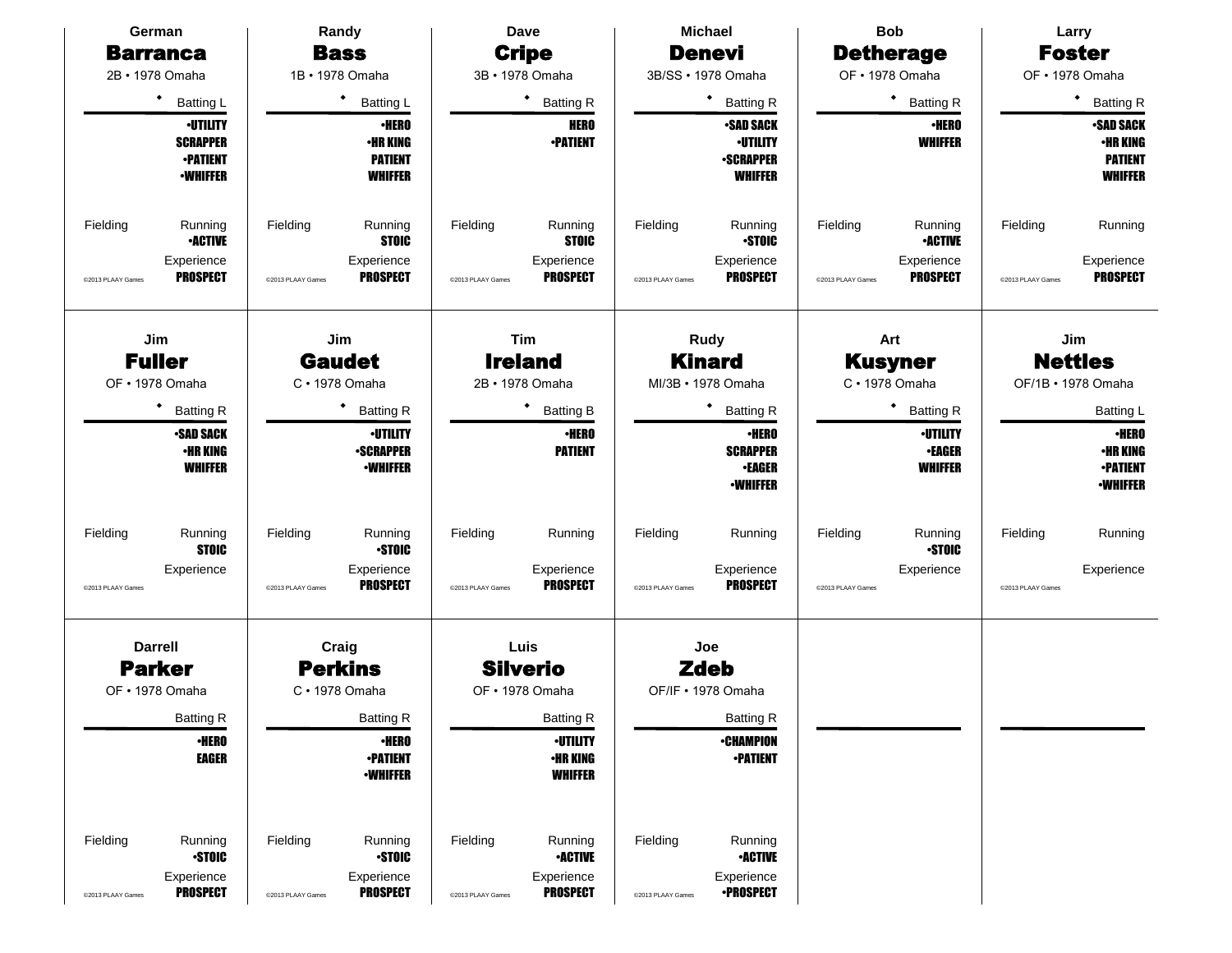| George                             |                                                                                 |                                  |                                                                                 | <b>Mark</b>                          |                                                                                        | <b>Steve</b>                                |                                                                                 | Gary                                            |                                                                          | Jerry                                       |                                                                                        |
|------------------------------------|---------------------------------------------------------------------------------|----------------------------------|---------------------------------------------------------------------------------|--------------------------------------|----------------------------------------------------------------------------------------|---------------------------------------------|---------------------------------------------------------------------------------|-------------------------------------------------|--------------------------------------------------------------------------|---------------------------------------------|----------------------------------------------------------------------------------------|
| <b>Throop</b>                      |                                                                                 |                                  |                                                                                 | <b>Ballinger</b>                     |                                                                                        | <b>Busby</b>                                |                                                                                 | <b>Christenson</b>                              |                                                                          | <b>Cram</b>                                 |                                                                                        |
| SP · 1978 Omaha                    |                                                                                 |                                  |                                                                                 | RP · 1978 Omaha                      |                                                                                        | SP · 1978 Omaha                             |                                                                                 | SP · 1978 Omaha                                 |                                                                          | RP · 1978 Omaha                             |                                                                                        |
| Pitching R <sup>+</sup>            | <b>Batting R</b>                                                                |                                  |                                                                                 | Pitching R <sup>+</sup>              | <b>Batting R</b>                                                                       | Pitching R <sup>+</sup><br><b>Batting R</b> |                                                                                 | $\rightarrow$<br>Pitching L<br><b>Batting L</b> |                                                                          | Pitching R <sup>+</sup><br><b>Batting R</b> |                                                                                        |
| <b>STRUGGLER</b><br><b>CONTROL</b> | <b>SAD SACK</b><br><b>UTILITY</b><br><b>SCRAPPER</b><br>EAGER<br><b>WHIFFER</b> |                                  |                                                                                 | <b>FLASH</b> •                       | <b>SAD SACK</b><br><b>UTILITY</b><br><b>SCRAPPER</b><br><b>EAGER</b><br><b>WHIFFER</b> | <b>STRUGGLER</b>                            | <b>SAD SACK</b><br>UTILITY<br><b>SCRAPPER</b><br>EAGER<br><b>WHIFFER</b>        | <b>CONTROL</b>                                  | <b>SAD SACK</b><br>UTILITY<br><b>SCRAPPER</b><br>EAGER<br><b>WHIFFER</b> | <b>STAR</b><br><b>CONTROL</b>               | <b>SAD SACK</b><br><b>UTILITY</b><br><b>SCRAPPER</b><br><b>EAGER</b><br><b>WHIFFER</b> |
| Fielding                           | Running<br><b>STOIC</b>                                                         |                                  |                                                                                 | Fielding                             | Running<br><b>STOIC</b>                                                                | Fielding                                    | Running<br><b>STOIC</b>                                                         | Fielding                                        | Running<br><b>STOIC</b>                                                  | Fielding                                    | Running<br><b>STOIC</b>                                                                |
| @2013 PLAAY Games                  | Experience<br><b>PROSPECT</b>                                                   |                                  |                                                                                 | @2013 PLAAY Games                    | Experience<br><b>PROSPECT</b>                                                          | @2013 PLAAY Games                           | Experience                                                                      | @2013 PLAAY Games                               | Experience<br><b>PROSPECT</b>                                            | @2013 PLAAY Games                           | Experience<br><b>PROSPECT</b>                                                          |
| <b>Mark</b>                        |                                                                                 | Craig                            |                                                                                 | <b>Steve</b>                         |                                                                                        | Gary                                        |                                                                                 | Randy                                           |                                                                          | <b>Bill</b>                                 |                                                                                        |
| <b>Daly</b><br>SP · 1978 Omaha     |                                                                                 | <b>Eaton</b><br>SP · 1978 Omaha  |                                                                                 | <b>Hamrick</b><br>SP/RP · 1978 Omaha |                                                                                        | <b>Lance</b><br>RP/SP · 1978 Omaha          |                                                                                 | <b>McGilberry</b><br>RP · 1978 Omaha            |                                                                          | <b>Pachall</b><br>SP · 1978 Omaha           |                                                                                        |
| Pitching L                         | $\ddot{\phantom{0}}$<br><b>Batting L</b>                                        | Pitching R <sup>+</sup>          | <b>Batting R</b>                                                                | Pitching L <sup>+</sup>              | <b>Batting L</b>                                                                       |                                             | Pitching R <sup>+</sup> Batting R                                               | Pitching R $\bullet$                            | <b>Batting R</b>                                                         | Pitching R $\bullet$                        | <b>Batting R</b>                                                                       |
| <b>WORKMAN</b><br><b>FLASH</b>     | <b>SAD SACK</b><br><b>UTILITY</b><br><b>SCRAPPER</b><br>EAGER<br><b>WHIFFER</b> | <b>WORKMAN</b><br><b>CONTROL</b> | <b>SAD SACK</b><br>UTILITY<br><b>SCRAPPER</b><br><b>EAGER</b><br><b>WHIFFER</b> | <b>STRUGGLER</b><br><b>WILD</b>      | <b>SAD SACK</b><br><b>UTILITY</b><br><b>SCRAPPER</b><br><b>EAGER</b><br><b>WHIFFER</b> | <b>STRUGGLER</b>                            | <b>SAD SACK</b><br>UTILITY<br><b>SCRAPPER</b><br><b>EAGER</b><br><b>WHIFFER</b> | <b>STAR</b><br><b>FLASH</b><br><b>WILD</b>      | <b>SAD SACK</b><br>UTILITY<br><b>SCRAPPER</b><br>EAGER<br>WHIFFER        | <b>STAR</b><br><b>DB CONTROL</b>            | <b>SAD SACK</b><br><b>UTILITY</b><br><b>SCRAPPER</b><br><b>EAGER</b><br><b>WHIFFER</b> |
| Fielding                           | Running<br><b>STOIC</b>                                                         | Fielding                         | Running<br><b>STOIC</b>                                                         | Fielding                             | Running<br><b>STOIC</b>                                                                | Fielding                                    | Running<br><b>STOIC</b>                                                         | Fielding                                        | Running<br><b>STOIC</b>                                                  | Fielding                                    | Running<br><b>STOIC</b>                                                                |
| @2013 PLAAY Games                  | Experience<br><b>PROSPECT</b>                                                   | @2013 PLAAY Games                | Experience<br><b>PROSPECT</b>                                                   | @2013 PLAAY Games                    | Experience<br>PROSPECT                                                                 | @2013 PLAAY Games                           | Experience<br><b>PROSPECT</b>                                                   | @2013 PLAAY Games                               | Experience<br><b>PROSPECT</b>                                            | @2013 PLAAY Games                           | Experience<br><b>PROSPECT</b>                                                          |
|                                    |                                                                                 |                                  |                                                                                 |                                      |                                                                                        |                                             |                                                                                 |                                                 |                                                                          |                                             |                                                                                        |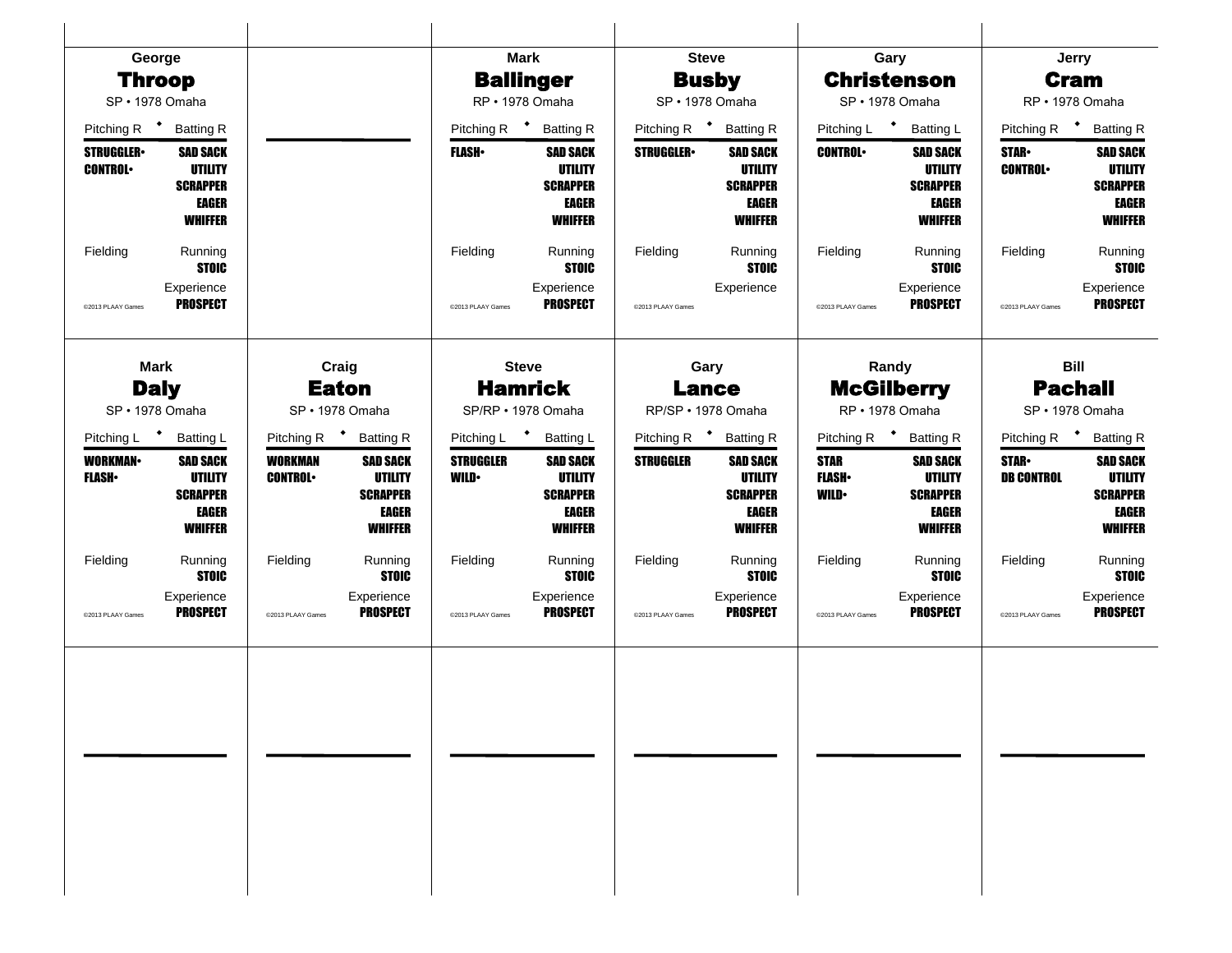| <b>Benny</b>                                        | Jose                                               | <b>Manny</b>                                            | <b>Bob</b>                                          | Ronnie                                              | <b>Nelson</b>                                      |  |
|-----------------------------------------------------|----------------------------------------------------|---------------------------------------------------------|-----------------------------------------------------|-----------------------------------------------------|----------------------------------------------------|--|
| <b>Ayala</b>                                        | <b>Baez</b>                                        | <b>Castillo</b>                                         | <b>Coluccio</b>                                     | <b>Farkas</b>                                       | <b>Garcia</b>                                      |  |
| OF • 1978 Springfield                               | 1B/2b · 1978 Springfield                           | 2B · 1978 Springfield                                   | OF • 1978 Springfield                               | 3B · 1978 Springfield                               | OF • 1978 Springfield                              |  |
| $\bullet$<br><b>Batting R</b>                       | $\bullet$<br><b>Batting R</b>                      | ٠<br><b>Batting B</b>                                   | ٠<br><b>Batting R</b>                               | * Batting R                                         | <b>Batting B</b>                                   |  |
|                                                     | <b>•HERO</b>                                       | <b>SCRAPPER</b>                                         | <b>•HERO</b>                                        | <b>•HERO</b>                                        | EAGER                                              |  |
|                                                     | <b>SCRAPPER</b><br><b>-PATIENT</b>                 | <b>EAGER</b><br><b>GOOD EYE</b>                         | <b>•CHAMPION</b><br><b>SCRAPPER</b>                 | <b>-PATIENT</b><br><b>WHIFFER</b>                   | <b>-WHIFFER</b>                                    |  |
|                                                     |                                                    |                                                         | <b>PATIENT</b>                                      |                                                     |                                                    |  |
| Fielding<br>Running<br><b>STOIC</b><br><b>IRON</b>  | Fielding<br>Running                                | Fielding<br>Running<br><b>STOIC</b>                     | Fielding<br>Running<br><b>STOIC</b>                 | Fielding<br>Running                                 | Fielding<br>Running                                |  |
| Experience<br><b>•PROSPECT</b><br>@2013 PLAAY Games | Experience<br><b>PROSPECT</b><br>@2013 PLAAY Games | Experience<br><b>PROSPECT</b><br>@2013 PLAAY Games      | Experience<br>@2013 PLAAY Games                     | Experience<br><b>PROSPECT</b><br>@2013 PLAAY Games  | Experience<br><b>PROSPECT</b><br>@2013 PLAAY Games |  |
| Tom                                                 | Dane                                               | <b>Terry</b>                                            | Jim                                                 | <b>Nyls</b>                                         | Ken                                                |  |
| <b>Herr</b>                                         | <b>lorg</b>                                        | <b>Kennedy</b>                                          | <b>Lentine</b>                                      | <b>Nyman</b>                                        | <b>Oberkfell</b>                                   |  |
| 2B · 1978 Springfield                               | CI/OF · 1978 Springfield                           | C/1B · 1978 Springfield                                 | OF/1B · 1978 Springfield                            | OF • 1978 Springfield                               | 2B/3B · 1978 Springfield                           |  |
| ٠<br><b>Batting B</b>                               | <b>Batting L</b>                                   | ٠<br><b>Batting L</b>                                   | <b>Batting R</b>                                    | <b>Batting L</b>                                    | <b>Batting L</b>                                   |  |
| <b>•HERO</b>                                        | <b>CHAMPION</b>                                    | <b>•HERO</b>                                            | <b>•HERO</b>                                        | <b>•SCRAPPER</b>                                    | <b>HERO</b>                                        |  |
| <b>SCRAPPER</b><br><b>PATIENT</b>                   | <b>•HR KING</b>                                    | <b>•CHAMPION</b><br><b>•HR KING</b>                     | <b>-CHAMPION</b><br><b>PATIENT</b>                  | <b>EAGER</b><br><b>•GOOD EYE</b>                    | <b>•GOOD EYE</b>                                   |  |
| <b>•GOOD EYE</b>                                    |                                                    | <b>•PATIENT</b><br><b>-WHIFFER</b>                      |                                                     |                                                     |                                                    |  |
| Fielding<br>Running                                 | Fielding<br>Running<br><b>STOIC</b>                | Fielding<br>Running<br><b>STOIC</b>                     | Fielding<br>Running<br><b>-ACTIVE</b>               | Fielding<br>Running<br><b>•ACTIVE</b>               | Fielding<br>Running                                |  |
| Experience<br><b>PROSPECT</b><br>@2013 PLAAY Games  | Experience<br><b>PROSPECT</b><br>@2013 PLAAY Games | Experience<br><b>PROSPECT</b><br>@2013 PLAAY Games      | Experience<br><b>•PROSPECT</b><br>@2013 PLAAY Games | Experience<br><b>•PROSPECT</b><br>@2013 PLAAY Games | Experience<br><b>PROSPECT</b><br>@2013 PLAAY Games |  |
| <b>Mike</b>                                         | <b>Mike</b>                                        | Ken                                                     | John                                                | John                                                |                                                    |  |
| <b>Potter</b>                                       | <b>Ramsey</b>                                      | <b>Rudolph</b>                                          | <b>Scott</b>                                        | <b>Tamargo</b>                                      |                                                    |  |
| OF • 1978 Springfield                               | SS · 1978 Springfield                              | C · 1978 Springfield                                    | OF/3B · 1978 Springfield                            | C · 1978 Springfield                                |                                                    |  |
| <b>Batting R</b>                                    | <b>Batting B</b>                                   | <b>Batting R</b>                                        | <b>Batting R</b>                                    | <b>Batting B</b>                                    |                                                    |  |
| <b>•HERO</b><br><b>•HR KING</b>                     | <b>SCRAPPER</b><br><b>•PATIENT</b>                 | <b>•SAD SACK</b><br><b>•HR KING</b>                     | <b>HERO</b><br><b>•EAGER</b>                        | <b>•CHAMPION</b><br><b>·SLUGGER</b>                 |                                                    |  |
| <b>•WHIFFER</b>                                     | <b>-WHIFFER</b>                                    | <b>-WHIFFER</b>                                         | <b>•WHIFFER</b>                                     | <b>PATIENT</b>                                      |                                                    |  |
|                                                     |                                                    |                                                         |                                                     | <b>•GOOD EYE</b>                                    |                                                    |  |
| Fielding<br>Running<br><b>STOIC</b>                 | Fielding<br>Running<br><b>•ACTIVE</b>              | Fielding<br>Running<br><b>STOIC</b><br><b>Deita HRK</b> | Fielding<br>Running<br><b>ACTIVE</b>                | Fielding<br>Running<br>IRON<br><b>STOIC</b>         |                                                    |  |
| Experience                                          | Experience                                         | Experience                                              | Experience                                          | Experience                                          |                                                    |  |
| <b>PROSPECT</b><br>@2013 PLAAY Games                | <b>PROSPECT</b><br>@2013 PLAAY Games               | @2013 PLAAY Games                                       | <b>PROSPECT</b><br>@2013 PLAAY Games                | <b>•PROSPECT</b><br>@2013 PLAAY Games               |                                                    |  |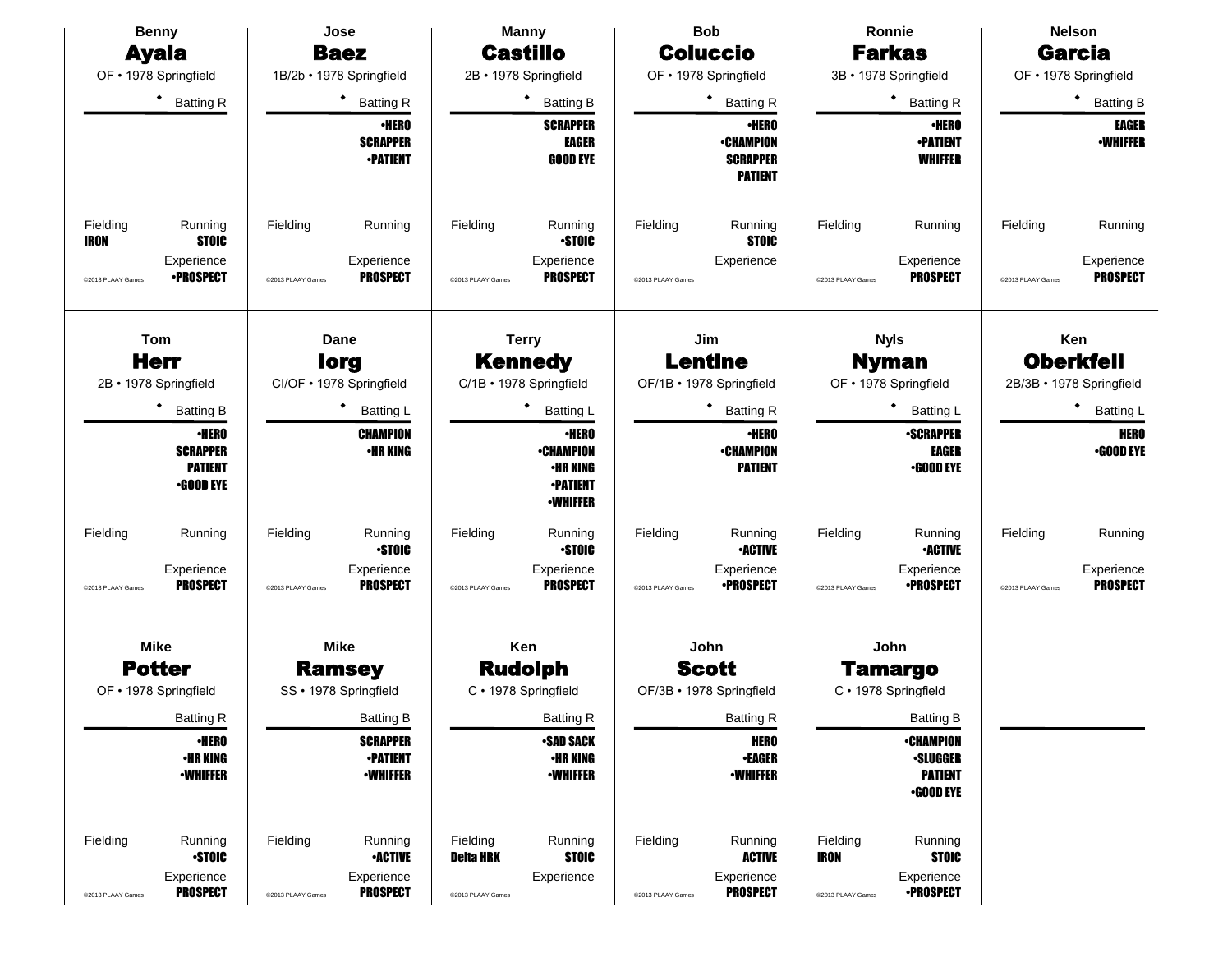| William                                       |                                                                                          | Greg                               |                                                                                        | AI                                                |                                                                                        | Earl                                       |                                                                                 | Tom                                              |                                                                               | Joe                               |                                                                                 |
|-----------------------------------------------|------------------------------------------------------------------------------------------|------------------------------------|----------------------------------------------------------------------------------------|---------------------------------------------------|----------------------------------------------------------------------------------------|--------------------------------------------|---------------------------------------------------------------------------------|--------------------------------------------------|-------------------------------------------------------------------------------|-----------------------------------|---------------------------------------------------------------------------------|
| <b>Rothan</b>                                 |                                                                                          | <b>Terlecky</b>                    |                                                                                        | <b>Autry</b>                                      |                                                                                        | <b>Bass</b>                                |                                                                                 | <b>Bruno</b>                                     |                                                                               | <b>Edelen</b>                     |                                                                                 |
| SP · 1978 Springfield                         |                                                                                          | SP/RP • 1978 Springfield           |                                                                                        | RP • 1978 Springfield                             |                                                                                        | SP · 1978 Springfield                      |                                                                                 | SP/RP · 1978 Springfield                         |                                                                               | SP · 1978 Springfield             |                                                                                 |
|                                               | Pitching R <sup>+</sup> Batting R                                                        | Pitching R + Batting R             |                                                                                        | Pitching R <sup>+</sup> Batting R                 |                                                                                        | Pitching R <sup>+</sup> Batting R          |                                                                                 | Pitching R <sup>+</sup> Batting R                |                                                                               | Pitching R <sup>+</sup> Batting R |                                                                                 |
| <b>STRUGGLER</b><br><b>WILD</b>               | <b>SAD SACK</b><br><b>UTILITY</b><br><b>SCRAPPER</b><br>EAGER<br><b>WHIFFER</b>          | <b>STRUGGLER</b><br><b>CONTROL</b> | SAD SACK<br><b>UTILITY</b><br><b>SCRAPPER</b><br><b>EAGER</b><br><b>WHIFFER</b>        | <b>STRUGGLER</b> •<br><b>FLASH</b><br><b>WILD</b> | <b>SAD SACK</b><br><b>UTILITY</b><br><b>SCRAPPER</b><br><b>EAGER</b><br><b>WHIFFER</b> | <b>STRUGGLER</b><br><b>FLASH</b>           | <b>SAD SACK</b><br>UTILITY<br><b>SCRAPPER</b><br><b>EAGER</b><br><b>WHIFFER</b> | <b>WORKMAN</b><br><b>FLASH</b><br><b>CONTROL</b> | ∙HERO<br><b>CHAMPION</b><br><b>SCRAPPER</b><br><b>EAGER</b><br><b>WHIFFER</b> | WORKMAN<br><b>FLASH</b>           | <b>SAD SACK</b><br>UTILITY<br><b>SCRAPPER</b><br><b>EAGER</b><br><b>WHIFFER</b> |
| Fielding                                      | Running<br><b>STOIC</b>                                                                  | Fielding                           | Running<br><b>STOIC</b>                                                                | Fielding                                          | Running<br><b>STOIC</b>                                                                | Fielding                                   | Running<br><b>STOIC</b>                                                         | Fielding                                         | Running<br><b>STOIC</b>                                                       | Fielding                          | Running<br><b>STOIC</b>                                                         |
| @2013 PLAAY Games                             | Experience<br><b>PROSPECT</b>                                                            | @2013 PLAAY Games                  | Experience<br><b>PROSPECT</b>                                                          | @2013 PLAAY Games                                 | Experience<br><b>PROSPECT</b>                                                          | @2013 PLAAY Games                          | Experience<br><b>PROSPECT</b>                                                   | @2013 PLAAY Games                                | Experience<br><b>PROSPECT</b>                                                 | @2013 PLAAY Games                 | Experience<br><b>PROSPECT</b>                                                   |
| George<br><b>Frazier</b>                      |                                                                                          | <b>Aurelio</b><br><b>Lopez</b>     |                                                                                        | <b>Silvio</b><br><b>Martinez</b>                  |                                                                                        | Dan<br><b>O'Brien</b>                      |                                                                                 | Jim<br><b>Otten</b>                              |                                                                               | Frank<br><b>Riccelli</b>          |                                                                                 |
| RP • 1978 Springfield                         |                                                                                          | RP • 1978 Springfield              |                                                                                        | SP · 1978 Springfield                             |                                                                                        | SP/RP • 1978 Springfield                   |                                                                                 | SP/RP • 1978 Springfield                         |                                                                               | SP · 1978 Springfield             |                                                                                 |
|                                               | Pitching R <sup>+</sup> Batting R                                                        |                                    | Pitching R <sup>+</sup> Batting R                                                      |                                                   | Pitching R <sup>+</sup> Batting R                                                      |                                            | Pitching R <sup>+</sup> Batting R                                               |                                                  | Pitching R <sup>+</sup> Batting R                                             |                                   | Pitching L + Batting L                                                          |
| <b>STAR</b><br><b>FLASH</b><br><b>CONTROL</b> | <b>SAD SACK</b><br><b>UTILITY</b><br><b>SCRAPPER</b><br><b>PATIENT</b><br><b>WHIFFER</b> | <b>STAR</b><br>FLASH               | <b>SAD SACK</b><br><b>UTILITY</b><br><b>SCRAPPER</b><br><b>EAGER</b><br><b>WHIFFER</b> | ACE<br><b>FLASH</b>                               | <b>SAD SACK</b><br><b>UTILITY</b><br><b>SCRAPPER</b><br><b>EAGER</b><br><b>WHIFFER</b> | <b>STAR</b><br><b>FLASH</b><br><b>WILD</b> | <b>SAD SACK</b><br><b>UTILITY</b><br><b>SCRAPPER</b><br>EAGER<br><b>WHIFFER</b> | <b>WORKMAN</b><br><b>FLASH</b>                   | <b>SAD SACK</b><br>UTILITY<br><b>SCRAPPER</b><br>EAGER<br><b>WHIFFER</b>      | <b>STAR</b><br><b>FLASH</b>       | <b>SCRAPPER</b><br><b>EAGER</b><br><b>WHIFFER</b>                               |
| Fielding                                      | Running<br><b>STOIC</b>                                                                  | Fielding                           | Running<br><b>STOIC</b>                                                                | Fielding                                          | Running<br><b>STOIC</b>                                                                | Fielding                                   | Running<br><b>STOIC</b>                                                         | Fielding                                         | Running<br><b>STOIC</b>                                                       | Fielding                          | Running<br><b>STOIC</b>                                                         |
| @2013 PLAAY Games                             | Experience<br><b>PROSPECT</b>                                                            | @2013 PLAAY Games                  | Experience<br><b>PROSPECT</b>                                                          | @2013 PLAAY Games                                 | Experience<br><b>•PROSPECT</b>                                                         | @2013 PLAAY Games                          | Experience<br><b>PROSPECT</b>                                                   | @2013 PLAAY Games                                | Experience<br>∙PROSPECT                                                       | @2013 PLAAY Games                 | Experience<br><b>PROSPECT</b>                                                   |
|                                               |                                                                                          |                                    |                                                                                        |                                                   |                                                                                        |                                            |                                                                                 |                                                  |                                                                               |                                   |                                                                                 |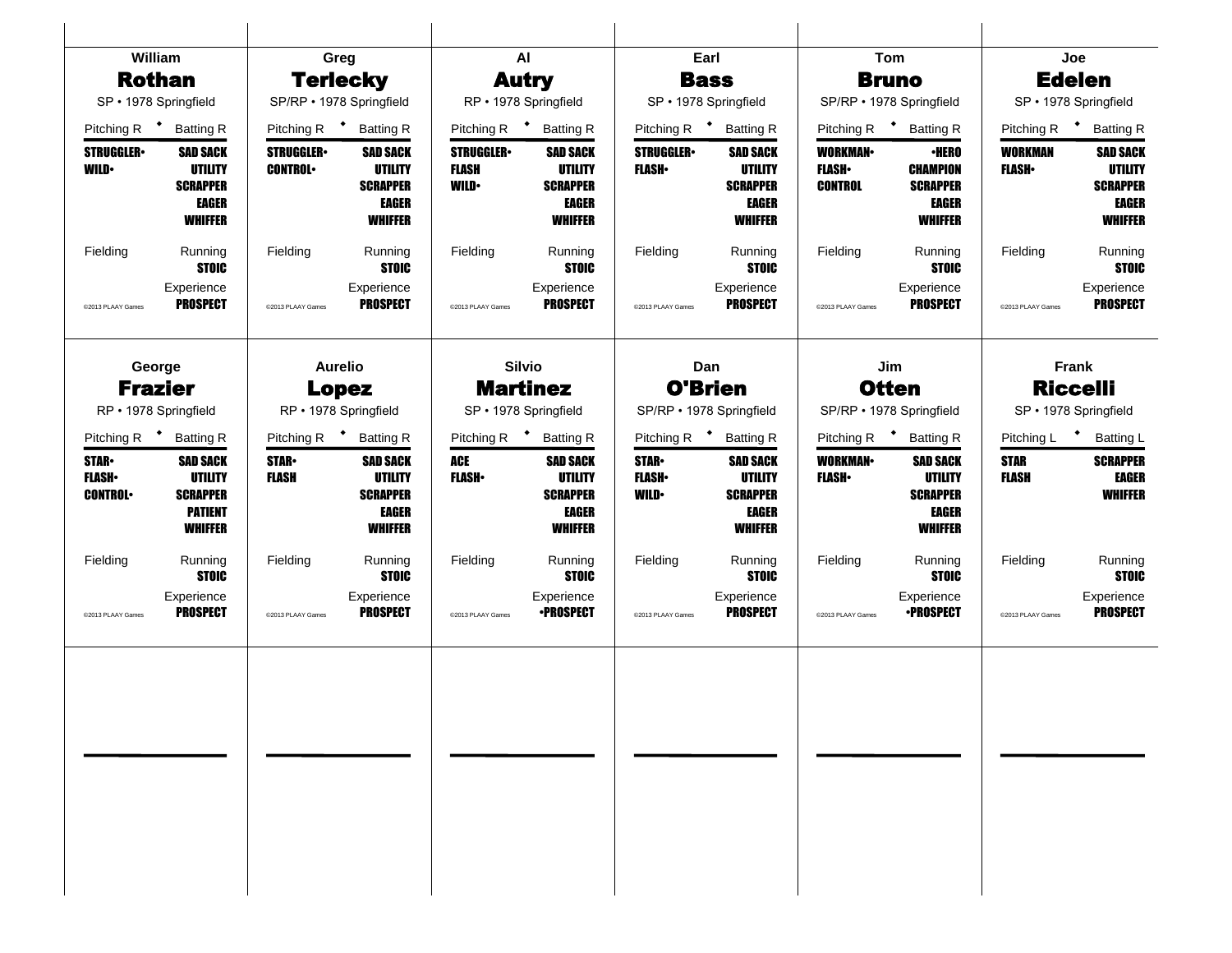| Tim                                                  |                                                                          | <b>James</b>                  |                                                             | <b>Steve</b>                  |                                                                     | Kevin                        |                                                                                        |                     | <b>Jesus</b>                                                        | Mike                                        |                                                                                            |  |
|------------------------------------------------------|--------------------------------------------------------------------------|-------------------------------|-------------------------------------------------------------|-------------------------------|---------------------------------------------------------------------|------------------------------|----------------------------------------------------------------------------------------|---------------------|---------------------------------------------------------------------|---------------------------------------------|--------------------------------------------------------------------------------------------|--|
|                                                      | <b>Blackwell</b>                                                         | <b>Buckner</b>                |                                                             | <b>Davis</b>                  |                                                                     | <b>Drury</b>                 |                                                                                        | <b>Figueroa</b>     |                                                                     |                                             | <b>Gordon</b>                                                                              |  |
|                                                      | C · 1978 Wichita                                                         | OF • 1978 Wichita             |                                                             | MI/3B · 1978 Wichita          |                                                                     | 2B · 1978 Wichita            |                                                                                        | OF • 1978 Wichita   |                                                                     |                                             | $C \cdot 1978$ Wichita                                                                     |  |
| $\bullet$<br><b>Batting B</b>                        |                                                                          |                               | <b>Batting L</b>                                            |                               | ٠<br><b>Batting R</b>                                               |                              | ٠<br><b>Batting R</b>                                                                  |                     | $\bullet$<br><b>Batting L</b>                                       |                                             | ٠<br><b>Batting B</b>                                                                      |  |
|                                                      | <b>HERO</b><br><b>•HR KING</b><br><b>PATIENT</b><br><b>•WHIFFER</b>      |                               | <b>SCRAPPER</b><br><b>•EAGER</b><br><b>-WHIFFER</b>         |                               | <b>•HERO</b><br><b>•EAGER</b><br><b>•WHIFFER</b>                    |                              | <b>HERO</b><br><b>CHAMPION</b><br><b>SCRAPPER</b><br><b>PATIENT</b><br><b>GOOD EYE</b> |                     | <b>-SCRAPPER</b><br><b>•EAGER</b><br><b>-WHIFFER</b>                |                                             | <b>SAD SACK</b><br><b>·UTILITY</b><br><b>•HR KING</b><br><b>•PATIENT</b><br><b>WHIFFER</b> |  |
| Fielding                                             | Running<br><b>STOIC</b>                                                  | Fielding                      | Running                                                     | Fielding                      | Running                                                             | Fielding                     | Running<br><b>ACTIVE</b>                                                               | Fielding            | Running                                                             | Fielding                                    | Running<br><b>STOIC</b>                                                                    |  |
| @2013 PLAAY Games                                    | Experience<br><b>•PROSPECT</b>                                           | @2013 PLAAY Games             | Experience<br><b>PROSPECT</b>                               | @2013 PLAAY Games             | Experience<br><b>PROSPECT</b>                                       | @2013 PLAAY Games            | Experience<br><b>PROSPECT</b>                                                          | @2013 PLAAY Games   | Experience<br><b>PROSPECT</b>                                       | @2013 PLAAY Games                           | Experience<br><b>PROSPECT</b>                                                              |  |
| Al<br><b>Javier</b>                                  |                                                                          | Rudy<br><b>Meoli</b>          |                                                             | Karl<br><b>Pagel</b>          |                                                                     | <b>Tony</b><br><b>Pepper</b> |                                                                                        | Ed<br><b>Putnam</b> |                                                                     | Rodney<br><b>Scott</b><br>MI • 1978 Wichita |                                                                                            |  |
|                                                      | OF • 1978 Wichita                                                        |                               | MI/3B · 1978 Wichita                                        |                               | 1B/OF • 1978 Wichita                                                |                              | OF • 1978 Wichita                                                                      |                     | 1B.C · 1978 Wichita                                                 |                                             |                                                                                            |  |
|                                                      | ٠<br><b>Batting R</b>                                                    |                               | <b>Batting L</b>                                            |                               | ٠<br>Batting L                                                      |                              | Batting L                                                                              |                     | ٠<br>Batting L                                                      |                                             | ٠<br><b>Batting B</b>                                                                      |  |
|                                                      | <b>•HR KING</b><br>EAGER<br><b>•WHIFFER</b>                              |                               | <b>PATIENT</b>                                              |                               | <b>·HERO</b><br><b>•HR KING</b><br><b>PATIENT</b><br><b>WHIFFER</b> |                              | <b>-SCRAPPER</b><br><b>PATIENT</b><br><b>-WHIFFER</b>                                  |                     | <b>-HERO</b><br><b>·HR KING</b><br><b>PATIENT</b><br><b>WHIFFER</b> |                                             | <b>•HERO</b><br><b>•SCRAPPER</b>                                                           |  |
| Fielding                                             | Running                                                                  | Fielding                      | Running<br><b>•ACTIVE</b>                                   | Fielding<br><b>IRON</b>       | Running<br><b>STOIC</b>                                             | Fielding                     | Running                                                                                | Fielding            | Running<br><b>STOIC</b>                                             | Fielding                                    | Running<br><b>ACTIVE</b>                                                                   |  |
| @2013 PLAAY Games                                    | Experience<br><b>PROSPECT</b>                                            | @2013 PLAAY Games             | Experience                                                  | @2013 PLAAY Games             | Experience<br><b>PROSPECT</b>                                       | @2013 PLAAY Games            | Experience<br><b>PROSPECT</b>                                                          | @2013 PLAAY Games   | Experience<br><b>PROSPECT</b>                                       | @2013 PLAAY Games                           | Experience<br><b>PROSPECT</b>                                                              |  |
| <b>Mike</b><br><b>Sember</b><br>MI/3B · 1978 Wichita |                                                                          |                               | <b>Scott</b><br>Thompson<br>OF • 1978 Wichita               |                               | <b>Jeffrey</b><br><b>Youngbauer</b><br>OF • 1978 Wichita            |                              |                                                                                        |                     |                                                                     |                                             |                                                                                            |  |
|                                                      | <b>Batting R</b><br><b>-UTILITY</b><br><b>-PATIENT</b><br><b>WHIFFER</b> |                               | Batting L<br><b>•HERO</b><br><b>-CHAMPION</b>               |                               | Batting R<br>EAGER                                                  |                              |                                                                                        |                     |                                                                     |                                             |                                                                                            |  |
| Fielding<br>@2013 PLAAY Games                        | Running<br>Experience<br><b>PROSPECT</b>                                 | Fielding<br>@2013 PLAAY Games | Running<br><b>•ACTIVE</b><br>Experience<br><b>•PROSPECT</b> | Fielding<br>@2013 PLAAY Games | Running<br><b>STOIC</b><br>Experience<br><b>PROSPECT</b>            |                              |                                                                                        |                     |                                                                     |                                             |                                                                                            |  |